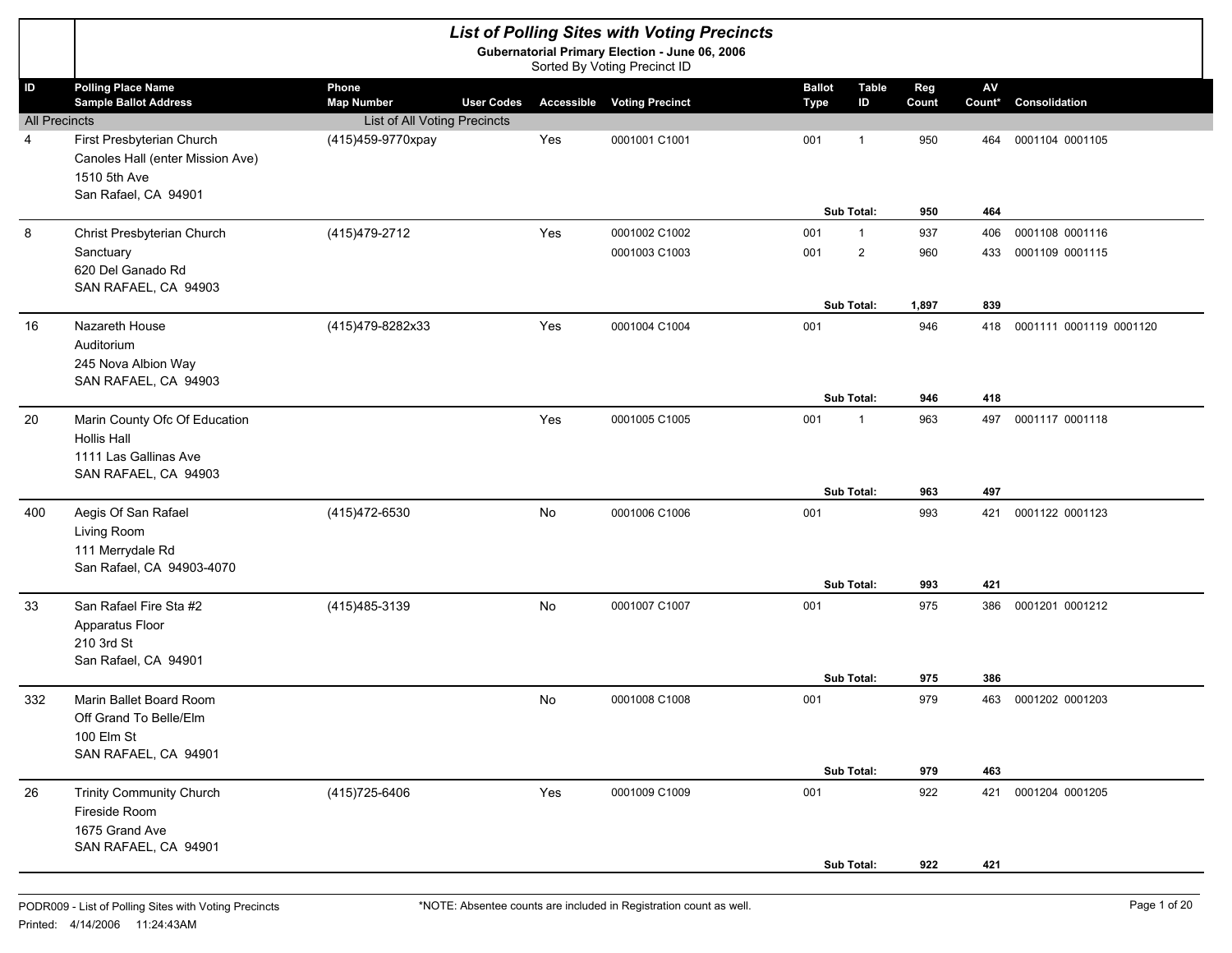| ID                   | <b>Polling Place Name</b>              | Phone                        |                   |        |                                   | <b>Ballot</b> | <b>Table</b>      | Reg   | $\mathsf{A}\mathsf{V}$ |                            |
|----------------------|----------------------------------------|------------------------------|-------------------|--------|-----------------------------------|---------------|-------------------|-------|------------------------|----------------------------|
|                      | <b>Sample Ballot Address</b>           | <b>Map Number</b>            | <b>User Codes</b> |        | <b>Accessible Voting Precinct</b> | Type          | ID                | Count | Count*                 | Consolidation              |
| <b>All Precincts</b> |                                        | List of All Voting Precincts |                   |        |                                   |               |                   |       |                        |                            |
| 28                   | St Luke Presbyterian Church            | (415) 454-2705               |                   | No     | 0001010 C1010                     | 001           | $\mathbf 1$       | 1,004 | 514                    | 0001206 0001207            |
|                      | <b>Bayview Room</b>                    |                              |                   |        |                                   |               |                   |       |                        |                            |
|                      | 10 Bayview Dr<br>SAN RAFAEL, CA 94901  |                              |                   |        |                                   |               |                   |       |                        |                            |
|                      |                                        |                              |                   |        |                                   |               | Sub Total:        | 1,004 | 514                    |                            |
| 30                   | Glenwood School                        | (415) 485-2430               |                   | Yes    | 0001011 C1011                     | 001           |                   | 873   | 425                    | 0001208 0001209            |
|                      | Library                                |                              |                   |        |                                   |               |                   |       |                        |                            |
|                      | 25 Castlewood Dr                       |                              |                   |        |                                   |               |                   |       |                        |                            |
|                      | SAN RAFAEL, CA 94901                   |                              |                   |        |                                   |               |                   |       |                        |                            |
|                      |                                        |                              |                   |        |                                   |               | Sub Total:        | 873   | 425                    |                            |
| 35                   | Venetia Oaks                           | (415)507-0945                |                   | Usable | 0001012 C1012                     | 001           | $\mathbf{1}$      | 875   | 365                    | 0001501 0001502            |
|                      | <b>Recreation Room</b>                 |                              |                   |        |                                   |               |                   |       |                        |                            |
|                      | 263 N San Pedro Rd                     |                              |                   |        |                                   |               |                   |       |                        |                            |
|                      | San Rafael, CA 94903                   |                              |                   |        |                                   |               |                   |       |                        |                            |
|                      |                                        |                              |                   |        |                                   |               | Sub Total:        | 875   | 365                    |                            |
| 319                  | Korean Presbyterian Church             | (415) 472-2819               |                   | Yes    | 0001013 C1013                     | 001           |                   | 829   | 311                    | 0001503 0001504            |
|                      | Class Room                             |                              |                   |        |                                   |               |                   |       |                        |                            |
|                      | 635 Adrian Way<br>San Rafael, CA 94903 |                              |                   |        |                                   |               |                   |       |                        |                            |
|                      |                                        |                              |                   |        |                                   |               | Sub Total:        | 829   | 311                    |                            |
| 41                   | Marinwood Community Center             | (415)499-9916xpay            |                   | Yes    | 0001014 C1014                     | 001           | $\mathbf{1}$      | 839   | 375                    | 0001600 0001607            |
|                      | Reception Hall                         |                              |                   |        | 0001015 C1015                     | 001           | $\overline{2}$    | 994   | 438                    | 0001601 0001603            |
|                      | 775 Miller Creek Rd                    |                              |                   |        | 0001016 C1016                     | 001           | 3                 | 826   | 340                    | 0001602 0001606            |
|                      | San Rafael, CA 94903                   |                              |                   |        |                                   |               |                   |       |                        |                            |
|                      |                                        |                              |                   |        |                                   |               | <b>Sub Total:</b> | 2,659 | 1,153                  |                            |
| 19                   | Golden Hinde                           | (415)491-9645                |                   | Yes    | 0001017 C1017                     | 001           | $\mathbf{1}$      | 327   | 196                    | 0001701A 0001701B 0001701C |
|                      | <b>Recreation Room</b>                 |                              |                   |        |                                   |               |                   |       |                        |                            |
|                      | 5 Golden Hinde Blv                     |                              |                   |        |                                   |               |                   |       |                        |                            |
|                      | SAN RAFAEL, CA 94903                   |                              |                   |        |                                   |               |                   |       |                        |                            |
|                      |                                        |                              |                   |        |                                   |               | Sub Total:        | 327   | 196                    |                            |
| 28                   | St Luke Presbyterian Church            | (415) 454-2705               |                   | No     | 0001019 C1019                     | 001           | $\overline{2}$    | 788   | 365                    | 0001800 0001801            |
|                      | <b>Bayview Room</b>                    |                              |                   |        |                                   |               |                   |       |                        |                            |
|                      | 10 Bayview Dr<br>SAN RAFAEL, CA 94901  |                              |                   |        |                                   |               |                   |       |                        |                            |
|                      |                                        |                              |                   |        |                                   |               | Sub Total:        | 788   | 365                    |                            |
| 383                  | Methodist Church Of San Rafael         | (415) 453-8716               |                   | Yes    | 0001100 1100                      | 001           | $\mathbf{1}$      | 648   | 228                    | 0001100                    |
|                      | Fireside Room                          |                              |                   |        | 0001101 1101                      | 001           | $\overline{2}$    | 501   | 198                    | 0001101                    |
|                      | 199 Greenfield Avenue                  |                              |                   |        |                                   |               |                   |       |                        |                            |
|                      | San Rafael, CA 94901                   |                              |                   |        |                                   |               |                   |       |                        |                            |
|                      |                                        |                              |                   |        |                                   |               | Sub Total:        | 1,149 | 426                    |                            |
| 3                    | Rotary Manor                           | (415)459-6558                |                   | Usable | 0001102 1102                      | 001           | $\mathbf{1}$      | 953   | 400                    | 0001102                    |
|                      | Recreation Room                        |                              |                   |        | 0001103 1103                      | 001           | $\overline{c}$    | 966   | 405                    | 0001103                    |
|                      | 1821 Fifth Ave                         |                              |                   |        |                                   |               |                   |       |                        |                            |
|                      | SAN RAFAEL, CA 94901                   |                              |                   |        |                                   |               |                   |       |                        |                            |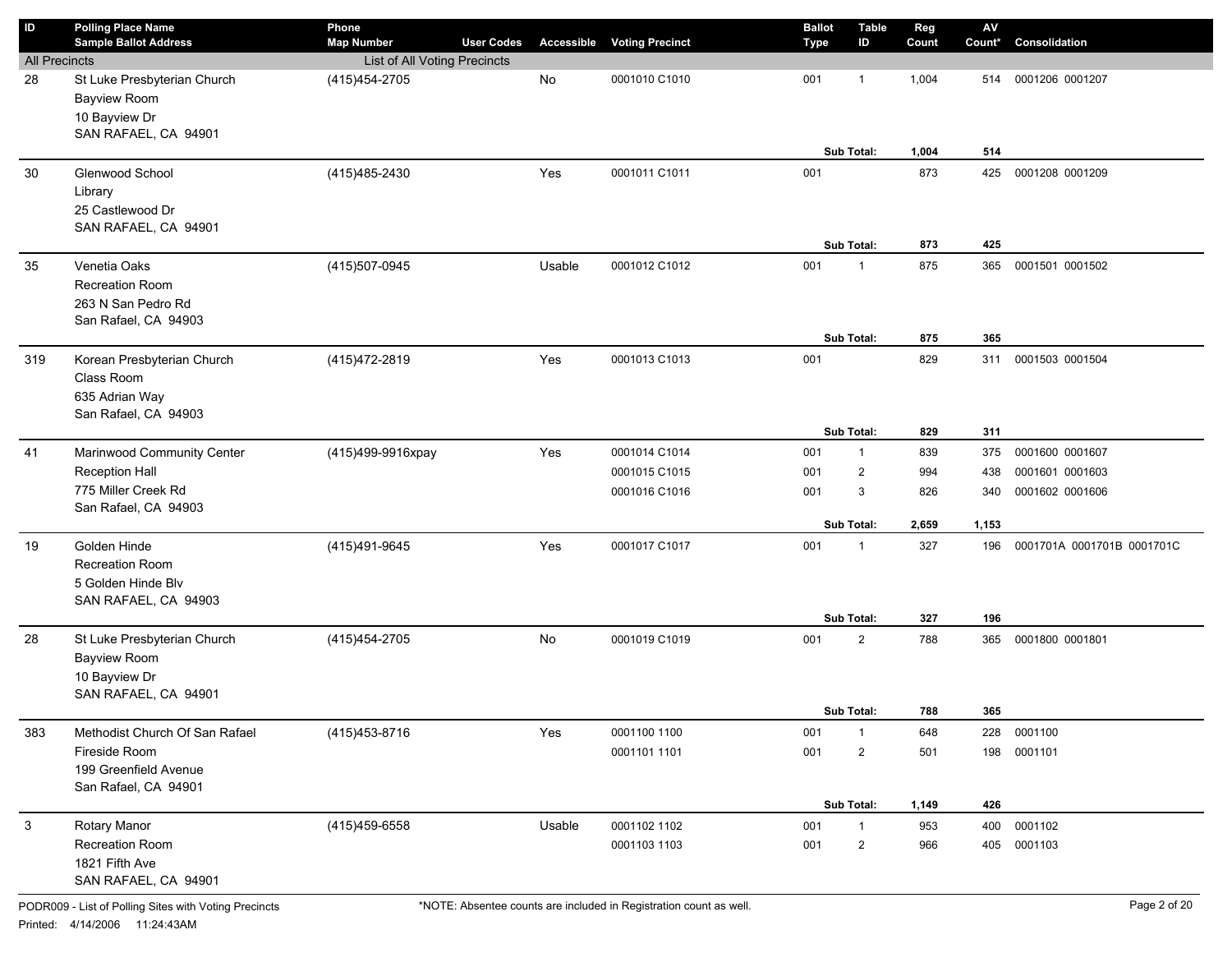| $\sf ID$             | <b>Polling Place Name</b><br><b>Sample Ballot Address</b> | Phone<br><b>Map Number</b>   | <b>User Codes</b> |        | <b>Accessible Voting Precinct</b> | <b>Ballot</b><br><b>Type</b> | <b>Table</b><br>ID | Reg<br>Count | ${\sf AV}$<br>Count* | Consolidation |
|----------------------|-----------------------------------------------------------|------------------------------|-------------------|--------|-----------------------------------|------------------------------|--------------------|--------------|----------------------|---------------|
| <b>All Precincts</b> |                                                           | List of All Voting Precincts |                   |        |                                   |                              |                    |              |                      |               |
|                      |                                                           |                              |                   |        |                                   |                              | Sub Total:         | 1,919        | 805                  |               |
| 343                  | Lincoln Hill Community Church                             | (415) 454-6618               |                   | No     | 0001106 1106                      | 001                          | $\mathbf{1}$       | 634          | 236                  | 0001106       |
|                      | Fellowship Room-upper Lot                                 |                              |                   |        | 0001107 1107                      | 001                          | $\sqrt{2}$         | 815          |                      | 315 0001107   |
|                      | 1411 Lincoln Ave                                          |                              |                   |        |                                   |                              |                    |              |                      |               |
|                      | SAN RAFAEL, CA 94901                                      |                              |                   |        |                                   |                              |                    |              |                      |               |
|                      |                                                           |                              |                   |        |                                   |                              | Sub Total:         | 1,449        | 551                  |               |
| $\boldsymbol{9}$     | Villa Marin                                               | (415)499-8711                |                   | Usable | 0001110 1110                      | 001                          |                    | 400          |                      | 242 0001110   |
|                      | Card Room                                                 |                              |                   |        |                                   |                              |                    |              |                      |               |
|                      | 100 Thorndale Dr                                          |                              |                   |        |                                   |                              |                    |              |                      |               |
|                      | SAN RAFAEL, CA 94903                                      |                              |                   |        |                                   |                              | Sub Total:         |              | 242                  |               |
|                      |                                                           |                              |                   |        |                                   |                              |                    | 400          |                      |               |
| 413                  | Embassy Suites Hotel                                      |                              |                   | Usable | 0001112 1112                      | 001                          | $\mathbf{1}$       | 514          | 174                  | 0001112       |
|                      | Tiburon Room                                              |                              |                   |        |                                   |                              |                    |              |                      |               |
|                      | 101 Mc Innis Parkway<br>San Rafael, CA 94903              |                              |                   |        |                                   |                              |                    |              |                      |               |
|                      |                                                           |                              |                   |        |                                   |                              | Sub Total:         | 514          | 174                  |               |
| 8                    | Christ Presbyterian Church                                | (415) 479-2712               |                   | Yes    | 0001113 1113                      | 001                          | 3                  | 917          |                      | 449 0001113   |
|                      | Sanctuary                                                 |                              |                   |        |                                   |                              |                    |              |                      |               |
|                      | 620 Del Ganado Rd                                         |                              |                   |        |                                   |                              |                    |              |                      |               |
|                      | SAN RAFAEL, CA 94903                                      |                              |                   |        |                                   |                              |                    |              |                      |               |
|                      |                                                           |                              |                   |        |                                   |                              | Sub Total:         | 917          | 449                  |               |
| 354                  | Contempo Marin                                            | (415)479-6816                |                   | Yes    | 0001114 1114                      | 001                          | $\mathbf{1}$       | 701          |                      | 397 0001114   |
|                      | Main Room                                                 |                              |                   |        |                                   |                              |                    |              |                      |               |
|                      | 400 Yosemite Rd                                           |                              |                   |        |                                   |                              |                    |              |                      |               |
|                      | San Rafael, CA 94903-2232                                 |                              |                   |        |                                   |                              |                    |              |                      |               |
|                      |                                                           |                              |                   |        |                                   |                              | Sub Total:         | 701          | 397                  |               |
| 20                   | Marin County Ofc Of Education                             |                              |                   | Yes    | 0001121 1121                      | 001                          | $\sqrt{2}$         | 962          | 393                  | 0001121       |
|                      | <b>Hollis Hall</b>                                        |                              |                   |        |                                   |                              |                    |              |                      |               |
|                      | 1111 Las Gallinas Ave                                     |                              |                   |        |                                   |                              |                    |              |                      |               |
|                      | SAN RAFAEL, CA 94903                                      |                              |                   |        |                                   |                              |                    | 962          | 393                  |               |
|                      |                                                           |                              |                   |        |                                   |                              | Sub Total:         |              |                      |               |
| 19                   | Golden Hinde                                              | (415)491-9645                |                   | Yes    | 0001124 1124                      | 001                          | $\overline{2}$     | 794          |                      | 391 0001124   |
|                      | <b>Recreation Room</b><br>5 Golden Hinde Blv              |                              |                   |        |                                   |                              |                    |              |                      |               |
|                      | SAN RAFAEL, CA 94903                                      |                              |                   |        |                                   |                              |                    |              |                      |               |
|                      |                                                           |                              |                   |        |                                   |                              | Sub Total:         | 794          | 391                  |               |
| 354                  | Contempo Marin                                            | (415)479-6816                |                   | Yes    | 0001125 1125                      | 001                          | $\sqrt{2}$         | 626          | 256                  | 0001125       |
|                      | Main Room                                                 |                              |                   |        |                                   |                              |                    |              |                      |               |
|                      | 400 Yosemite Rd                                           |                              |                   |        |                                   |                              |                    |              |                      |               |
|                      | San Rafael, CA 94903-2232                                 |                              |                   |        |                                   |                              |                    |              |                      |               |
|                      |                                                           |                              |                   |        |                                   |                              | Sub Total:         | 626          | 256                  |               |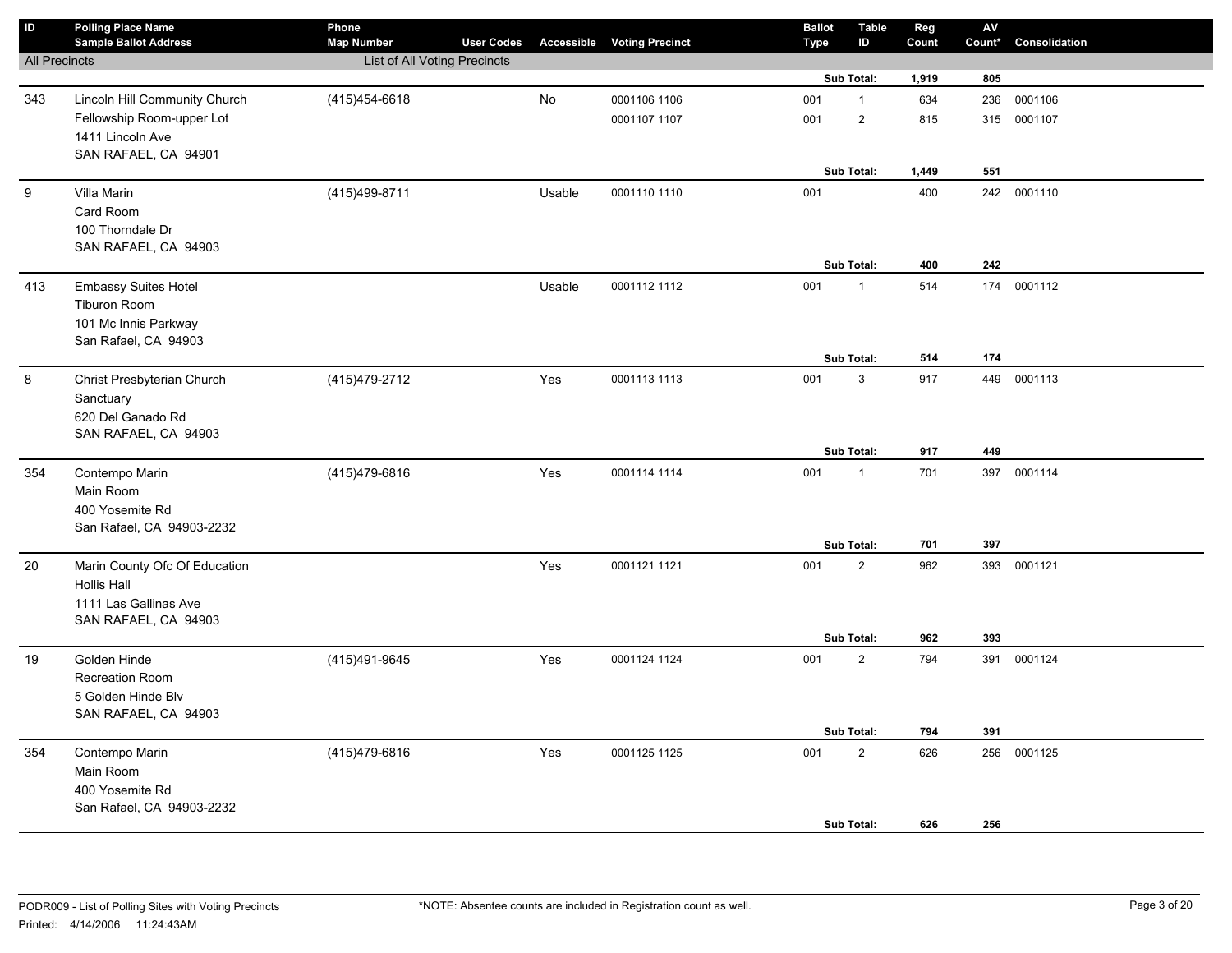| <b>Map Number</b><br><b>Voting Precinct</b><br>Count<br>Consolidation<br>Type<br><b>All Precincts</b><br>List of All Voting Precincts<br><b>Embassy Suites Hotel</b><br>0001126 1126<br>$\overline{2}$<br>469<br>0001126<br>413<br>Usable<br>001<br>195<br><b>Tiburon Room</b><br>101 Mc Innis Parkway<br>San Rafael, CA 94903<br>Sub Total:<br>195<br>469<br>San Rafael Fire Station # 5<br>0001210<br>381<br>Usable<br>0001210 1210<br>001<br>982<br>524<br>$\mathbf{1}$<br>Apparatus Floor<br>$\overline{2}$<br>0001211 1211<br>001<br>824<br>412<br>0001211<br>955 Point San Pedro Rd<br>San Rafael, CA 94901<br>Sub Total:<br>936<br>1,806<br>Venetia Oaks<br>$\overline{2}$<br>35<br>(415) 507-0945<br>Usable<br>0001500 1500<br>001<br>735<br>354<br>0001500<br>Recreation Room<br>263 N San Pedro Rd<br>San Rafael, CA 94903<br>354<br>Sub Total:<br>735<br>Lucas Valley Community Center<br>No<br>0001604<br>0001604 1604<br>001<br>677<br>342<br>355<br>$\mathbf{1}$<br>Community Room<br>$\overline{2}$<br>0001605 1605<br>001<br>799<br>428<br>0001605<br>1201 Idylberry Rd<br>SAN RAFAEL, CA 94903<br>Sub Total:<br>1,476<br>770<br>196<br>Redwoods Presbyterian Church<br>(415)924-4832<br>Usable<br>0002001 C2001<br>003<br>913<br>0002110 0002111A<br>398<br>Fellowship Hall<br>110 Magnolia Ave<br>LARKSPUR, CA 94939<br>Sub Total:<br>913<br>398<br>Methodist Church Of San Rafael<br>Yes<br>3<br>383<br>(415) 453-8716<br>0002003 C2003<br>003<br>778<br>0002200 0002203B<br>353<br>Fireside Room<br>199 Greenfield Avenue<br>San Rafael, CA 94901<br>Sub Total:<br>778<br>353<br>54<br>First Presbyterian Church Of San Anselmo<br>Usable<br>0002004 C2004<br>003<br>938<br>0002202 0002204B<br>(415)456-3713<br>381<br>$\mathbf{1}$<br>Fireside Room<br>72 Kensington Rd<br>San Anselmo, CA 94960<br>Sub Total:<br>938<br>381<br>(415) 457-7340<br>59<br>Prudential California Realty<br>Usable<br>0002006 C2006<br>003<br>983<br>0002208 0002209<br>410<br>Middle Room<br>1604 Sir Francis Drake Blv<br>SAN ANSELMO, CA 94960<br>Sub Total:<br>983<br>410<br>(415) 258-4620<br>Yes<br>Ross Valley Fire Station #20<br>0002007 C2007<br>0002210 0002211<br>357<br>003<br>$\mathbf{1}$<br>1,007<br>425<br>Engine Room<br>0002008 C2008<br>$\overline{2}$<br>0002212 0002213<br>003<br>998<br>410<br>Arroyo & Butterfield Rd<br>San Anselmo, CA 94960-1262 | $\mathsf{ID}$ | <b>Polling Place Name</b><br><b>Sample Ballot Address</b> | Phone | <b>User Codes</b> | Accessible | <b>Ballot</b> | Table<br>ID | Reg | ${\sf AV}$<br>Count* |  |
|-------------------------------------------------------------------------------------------------------------------------------------------------------------------------------------------------------------------------------------------------------------------------------------------------------------------------------------------------------------------------------------------------------------------------------------------------------------------------------------------------------------------------------------------------------------------------------------------------------------------------------------------------------------------------------------------------------------------------------------------------------------------------------------------------------------------------------------------------------------------------------------------------------------------------------------------------------------------------------------------------------------------------------------------------------------------------------------------------------------------------------------------------------------------------------------------------------------------------------------------------------------------------------------------------------------------------------------------------------------------------------------------------------------------------------------------------------------------------------------------------------------------------------------------------------------------------------------------------------------------------------------------------------------------------------------------------------------------------------------------------------------------------------------------------------------------------------------------------------------------------------------------------------------------------------------------------------------------------------------------------------------------------------------------------------------------------------------------------------------------------------------------------------------------------------------------------------------------------------------------------------------------------------------------------------------------------------------------------------------------------------|---------------|-----------------------------------------------------------|-------|-------------------|------------|---------------|-------------|-----|----------------------|--|
|                                                                                                                                                                                                                                                                                                                                                                                                                                                                                                                                                                                                                                                                                                                                                                                                                                                                                                                                                                                                                                                                                                                                                                                                                                                                                                                                                                                                                                                                                                                                                                                                                                                                                                                                                                                                                                                                                                                                                                                                                                                                                                                                                                                                                                                                                                                                                                               |               |                                                           |       |                   |            |               |             |     |                      |  |
|                                                                                                                                                                                                                                                                                                                                                                                                                                                                                                                                                                                                                                                                                                                                                                                                                                                                                                                                                                                                                                                                                                                                                                                                                                                                                                                                                                                                                                                                                                                                                                                                                                                                                                                                                                                                                                                                                                                                                                                                                                                                                                                                                                                                                                                                                                                                                                               |               |                                                           |       |                   |            |               |             |     |                      |  |
|                                                                                                                                                                                                                                                                                                                                                                                                                                                                                                                                                                                                                                                                                                                                                                                                                                                                                                                                                                                                                                                                                                                                                                                                                                                                                                                                                                                                                                                                                                                                                                                                                                                                                                                                                                                                                                                                                                                                                                                                                                                                                                                                                                                                                                                                                                                                                                               |               |                                                           |       |                   |            |               |             |     |                      |  |
|                                                                                                                                                                                                                                                                                                                                                                                                                                                                                                                                                                                                                                                                                                                                                                                                                                                                                                                                                                                                                                                                                                                                                                                                                                                                                                                                                                                                                                                                                                                                                                                                                                                                                                                                                                                                                                                                                                                                                                                                                                                                                                                                                                                                                                                                                                                                                                               |               |                                                           |       |                   |            |               |             |     |                      |  |
|                                                                                                                                                                                                                                                                                                                                                                                                                                                                                                                                                                                                                                                                                                                                                                                                                                                                                                                                                                                                                                                                                                                                                                                                                                                                                                                                                                                                                                                                                                                                                                                                                                                                                                                                                                                                                                                                                                                                                                                                                                                                                                                                                                                                                                                                                                                                                                               |               |                                                           |       |                   |            |               |             |     |                      |  |
|                                                                                                                                                                                                                                                                                                                                                                                                                                                                                                                                                                                                                                                                                                                                                                                                                                                                                                                                                                                                                                                                                                                                                                                                                                                                                                                                                                                                                                                                                                                                                                                                                                                                                                                                                                                                                                                                                                                                                                                                                                                                                                                                                                                                                                                                                                                                                                               |               |                                                           |       |                   |            |               |             |     |                      |  |
|                                                                                                                                                                                                                                                                                                                                                                                                                                                                                                                                                                                                                                                                                                                                                                                                                                                                                                                                                                                                                                                                                                                                                                                                                                                                                                                                                                                                                                                                                                                                                                                                                                                                                                                                                                                                                                                                                                                                                                                                                                                                                                                                                                                                                                                                                                                                                                               |               |                                                           |       |                   |            |               |             |     |                      |  |
|                                                                                                                                                                                                                                                                                                                                                                                                                                                                                                                                                                                                                                                                                                                                                                                                                                                                                                                                                                                                                                                                                                                                                                                                                                                                                                                                                                                                                                                                                                                                                                                                                                                                                                                                                                                                                                                                                                                                                                                                                                                                                                                                                                                                                                                                                                                                                                               |               |                                                           |       |                   |            |               |             |     |                      |  |
|                                                                                                                                                                                                                                                                                                                                                                                                                                                                                                                                                                                                                                                                                                                                                                                                                                                                                                                                                                                                                                                                                                                                                                                                                                                                                                                                                                                                                                                                                                                                                                                                                                                                                                                                                                                                                                                                                                                                                                                                                                                                                                                                                                                                                                                                                                                                                                               |               |                                                           |       |                   |            |               |             |     |                      |  |
|                                                                                                                                                                                                                                                                                                                                                                                                                                                                                                                                                                                                                                                                                                                                                                                                                                                                                                                                                                                                                                                                                                                                                                                                                                                                                                                                                                                                                                                                                                                                                                                                                                                                                                                                                                                                                                                                                                                                                                                                                                                                                                                                                                                                                                                                                                                                                                               |               |                                                           |       |                   |            |               |             |     |                      |  |
|                                                                                                                                                                                                                                                                                                                                                                                                                                                                                                                                                                                                                                                                                                                                                                                                                                                                                                                                                                                                                                                                                                                                                                                                                                                                                                                                                                                                                                                                                                                                                                                                                                                                                                                                                                                                                                                                                                                                                                                                                                                                                                                                                                                                                                                                                                                                                                               |               |                                                           |       |                   |            |               |             |     |                      |  |
|                                                                                                                                                                                                                                                                                                                                                                                                                                                                                                                                                                                                                                                                                                                                                                                                                                                                                                                                                                                                                                                                                                                                                                                                                                                                                                                                                                                                                                                                                                                                                                                                                                                                                                                                                                                                                                                                                                                                                                                                                                                                                                                                                                                                                                                                                                                                                                               |               |                                                           |       |                   |            |               |             |     |                      |  |
|                                                                                                                                                                                                                                                                                                                                                                                                                                                                                                                                                                                                                                                                                                                                                                                                                                                                                                                                                                                                                                                                                                                                                                                                                                                                                                                                                                                                                                                                                                                                                                                                                                                                                                                                                                                                                                                                                                                                                                                                                                                                                                                                                                                                                                                                                                                                                                               |               |                                                           |       |                   |            |               |             |     |                      |  |
|                                                                                                                                                                                                                                                                                                                                                                                                                                                                                                                                                                                                                                                                                                                                                                                                                                                                                                                                                                                                                                                                                                                                                                                                                                                                                                                                                                                                                                                                                                                                                                                                                                                                                                                                                                                                                                                                                                                                                                                                                                                                                                                                                                                                                                                                                                                                                                               |               |                                                           |       |                   |            |               |             |     |                      |  |
|                                                                                                                                                                                                                                                                                                                                                                                                                                                                                                                                                                                                                                                                                                                                                                                                                                                                                                                                                                                                                                                                                                                                                                                                                                                                                                                                                                                                                                                                                                                                                                                                                                                                                                                                                                                                                                                                                                                                                                                                                                                                                                                                                                                                                                                                                                                                                                               |               |                                                           |       |                   |            |               |             |     |                      |  |
|                                                                                                                                                                                                                                                                                                                                                                                                                                                                                                                                                                                                                                                                                                                                                                                                                                                                                                                                                                                                                                                                                                                                                                                                                                                                                                                                                                                                                                                                                                                                                                                                                                                                                                                                                                                                                                                                                                                                                                                                                                                                                                                                                                                                                                                                                                                                                                               |               |                                                           |       |                   |            |               |             |     |                      |  |
|                                                                                                                                                                                                                                                                                                                                                                                                                                                                                                                                                                                                                                                                                                                                                                                                                                                                                                                                                                                                                                                                                                                                                                                                                                                                                                                                                                                                                                                                                                                                                                                                                                                                                                                                                                                                                                                                                                                                                                                                                                                                                                                                                                                                                                                                                                                                                                               |               |                                                           |       |                   |            |               |             |     |                      |  |
|                                                                                                                                                                                                                                                                                                                                                                                                                                                                                                                                                                                                                                                                                                                                                                                                                                                                                                                                                                                                                                                                                                                                                                                                                                                                                                                                                                                                                                                                                                                                                                                                                                                                                                                                                                                                                                                                                                                                                                                                                                                                                                                                                                                                                                                                                                                                                                               |               |                                                           |       |                   |            |               |             |     |                      |  |
|                                                                                                                                                                                                                                                                                                                                                                                                                                                                                                                                                                                                                                                                                                                                                                                                                                                                                                                                                                                                                                                                                                                                                                                                                                                                                                                                                                                                                                                                                                                                                                                                                                                                                                                                                                                                                                                                                                                                                                                                                                                                                                                                                                                                                                                                                                                                                                               |               |                                                           |       |                   |            |               |             |     |                      |  |
|                                                                                                                                                                                                                                                                                                                                                                                                                                                                                                                                                                                                                                                                                                                                                                                                                                                                                                                                                                                                                                                                                                                                                                                                                                                                                                                                                                                                                                                                                                                                                                                                                                                                                                                                                                                                                                                                                                                                                                                                                                                                                                                                                                                                                                                                                                                                                                               |               |                                                           |       |                   |            |               |             |     |                      |  |
|                                                                                                                                                                                                                                                                                                                                                                                                                                                                                                                                                                                                                                                                                                                                                                                                                                                                                                                                                                                                                                                                                                                                                                                                                                                                                                                                                                                                                                                                                                                                                                                                                                                                                                                                                                                                                                                                                                                                                                                                                                                                                                                                                                                                                                                                                                                                                                               |               |                                                           |       |                   |            |               |             |     |                      |  |
|                                                                                                                                                                                                                                                                                                                                                                                                                                                                                                                                                                                                                                                                                                                                                                                                                                                                                                                                                                                                                                                                                                                                                                                                                                                                                                                                                                                                                                                                                                                                                                                                                                                                                                                                                                                                                                                                                                                                                                                                                                                                                                                                                                                                                                                                                                                                                                               |               |                                                           |       |                   |            |               |             |     |                      |  |
|                                                                                                                                                                                                                                                                                                                                                                                                                                                                                                                                                                                                                                                                                                                                                                                                                                                                                                                                                                                                                                                                                                                                                                                                                                                                                                                                                                                                                                                                                                                                                                                                                                                                                                                                                                                                                                                                                                                                                                                                                                                                                                                                                                                                                                                                                                                                                                               |               |                                                           |       |                   |            |               |             |     |                      |  |
|                                                                                                                                                                                                                                                                                                                                                                                                                                                                                                                                                                                                                                                                                                                                                                                                                                                                                                                                                                                                                                                                                                                                                                                                                                                                                                                                                                                                                                                                                                                                                                                                                                                                                                                                                                                                                                                                                                                                                                                                                                                                                                                                                                                                                                                                                                                                                                               |               |                                                           |       |                   |            |               |             |     |                      |  |
|                                                                                                                                                                                                                                                                                                                                                                                                                                                                                                                                                                                                                                                                                                                                                                                                                                                                                                                                                                                                                                                                                                                                                                                                                                                                                                                                                                                                                                                                                                                                                                                                                                                                                                                                                                                                                                                                                                                                                                                                                                                                                                                                                                                                                                                                                                                                                                               |               |                                                           |       |                   |            |               |             |     |                      |  |
|                                                                                                                                                                                                                                                                                                                                                                                                                                                                                                                                                                                                                                                                                                                                                                                                                                                                                                                                                                                                                                                                                                                                                                                                                                                                                                                                                                                                                                                                                                                                                                                                                                                                                                                                                                                                                                                                                                                                                                                                                                                                                                                                                                                                                                                                                                                                                                               |               |                                                           |       |                   |            |               |             |     |                      |  |
|                                                                                                                                                                                                                                                                                                                                                                                                                                                                                                                                                                                                                                                                                                                                                                                                                                                                                                                                                                                                                                                                                                                                                                                                                                                                                                                                                                                                                                                                                                                                                                                                                                                                                                                                                                                                                                                                                                                                                                                                                                                                                                                                                                                                                                                                                                                                                                               |               |                                                           |       |                   |            |               |             |     |                      |  |
|                                                                                                                                                                                                                                                                                                                                                                                                                                                                                                                                                                                                                                                                                                                                                                                                                                                                                                                                                                                                                                                                                                                                                                                                                                                                                                                                                                                                                                                                                                                                                                                                                                                                                                                                                                                                                                                                                                                                                                                                                                                                                                                                                                                                                                                                                                                                                                               |               |                                                           |       |                   |            |               |             |     |                      |  |
|                                                                                                                                                                                                                                                                                                                                                                                                                                                                                                                                                                                                                                                                                                                                                                                                                                                                                                                                                                                                                                                                                                                                                                                                                                                                                                                                                                                                                                                                                                                                                                                                                                                                                                                                                                                                                                                                                                                                                                                                                                                                                                                                                                                                                                                                                                                                                                               |               |                                                           |       |                   |            |               |             |     |                      |  |
|                                                                                                                                                                                                                                                                                                                                                                                                                                                                                                                                                                                                                                                                                                                                                                                                                                                                                                                                                                                                                                                                                                                                                                                                                                                                                                                                                                                                                                                                                                                                                                                                                                                                                                                                                                                                                                                                                                                                                                                                                                                                                                                                                                                                                                                                                                                                                                               |               |                                                           |       |                   |            |               |             |     |                      |  |
|                                                                                                                                                                                                                                                                                                                                                                                                                                                                                                                                                                                                                                                                                                                                                                                                                                                                                                                                                                                                                                                                                                                                                                                                                                                                                                                                                                                                                                                                                                                                                                                                                                                                                                                                                                                                                                                                                                                                                                                                                                                                                                                                                                                                                                                                                                                                                                               |               |                                                           |       |                   |            |               |             |     |                      |  |
|                                                                                                                                                                                                                                                                                                                                                                                                                                                                                                                                                                                                                                                                                                                                                                                                                                                                                                                                                                                                                                                                                                                                                                                                                                                                                                                                                                                                                                                                                                                                                                                                                                                                                                                                                                                                                                                                                                                                                                                                                                                                                                                                                                                                                                                                                                                                                                               |               |                                                           |       |                   |            |               |             |     |                      |  |
|                                                                                                                                                                                                                                                                                                                                                                                                                                                                                                                                                                                                                                                                                                                                                                                                                                                                                                                                                                                                                                                                                                                                                                                                                                                                                                                                                                                                                                                                                                                                                                                                                                                                                                                                                                                                                                                                                                                                                                                                                                                                                                                                                                                                                                                                                                                                                                               |               |                                                           |       |                   |            |               |             |     |                      |  |
|                                                                                                                                                                                                                                                                                                                                                                                                                                                                                                                                                                                                                                                                                                                                                                                                                                                                                                                                                                                                                                                                                                                                                                                                                                                                                                                                                                                                                                                                                                                                                                                                                                                                                                                                                                                                                                                                                                                                                                                                                                                                                                                                                                                                                                                                                                                                                                               |               |                                                           |       |                   |            |               |             |     |                      |  |
|                                                                                                                                                                                                                                                                                                                                                                                                                                                                                                                                                                                                                                                                                                                                                                                                                                                                                                                                                                                                                                                                                                                                                                                                                                                                                                                                                                                                                                                                                                                                                                                                                                                                                                                                                                                                                                                                                                                                                                                                                                                                                                                                                                                                                                                                                                                                                                               |               |                                                           |       |                   |            |               |             |     |                      |  |
|                                                                                                                                                                                                                                                                                                                                                                                                                                                                                                                                                                                                                                                                                                                                                                                                                                                                                                                                                                                                                                                                                                                                                                                                                                                                                                                                                                                                                                                                                                                                                                                                                                                                                                                                                                                                                                                                                                                                                                                                                                                                                                                                                                                                                                                                                                                                                                               |               |                                                           |       |                   |            |               |             |     |                      |  |
|                                                                                                                                                                                                                                                                                                                                                                                                                                                                                                                                                                                                                                                                                                                                                                                                                                                                                                                                                                                                                                                                                                                                                                                                                                                                                                                                                                                                                                                                                                                                                                                                                                                                                                                                                                                                                                                                                                                                                                                                                                                                                                                                                                                                                                                                                                                                                                               |               |                                                           |       |                   |            |               |             |     |                      |  |
|                                                                                                                                                                                                                                                                                                                                                                                                                                                                                                                                                                                                                                                                                                                                                                                                                                                                                                                                                                                                                                                                                                                                                                                                                                                                                                                                                                                                                                                                                                                                                                                                                                                                                                                                                                                                                                                                                                                                                                                                                                                                                                                                                                                                                                                                                                                                                                               |               |                                                           |       |                   |            |               |             |     |                      |  |
|                                                                                                                                                                                                                                                                                                                                                                                                                                                                                                                                                                                                                                                                                                                                                                                                                                                                                                                                                                                                                                                                                                                                                                                                                                                                                                                                                                                                                                                                                                                                                                                                                                                                                                                                                                                                                                                                                                                                                                                                                                                                                                                                                                                                                                                                                                                                                                               |               |                                                           |       |                   |            |               |             |     |                      |  |
|                                                                                                                                                                                                                                                                                                                                                                                                                                                                                                                                                                                                                                                                                                                                                                                                                                                                                                                                                                                                                                                                                                                                                                                                                                                                                                                                                                                                                                                                                                                                                                                                                                                                                                                                                                                                                                                                                                                                                                                                                                                                                                                                                                                                                                                                                                                                                                               |               |                                                           |       |                   |            |               |             |     |                      |  |
|                                                                                                                                                                                                                                                                                                                                                                                                                                                                                                                                                                                                                                                                                                                                                                                                                                                                                                                                                                                                                                                                                                                                                                                                                                                                                                                                                                                                                                                                                                                                                                                                                                                                                                                                                                                                                                                                                                                                                                                                                                                                                                                                                                                                                                                                                                                                                                               |               |                                                           |       |                   |            |               |             |     |                      |  |
|                                                                                                                                                                                                                                                                                                                                                                                                                                                                                                                                                                                                                                                                                                                                                                                                                                                                                                                                                                                                                                                                                                                                                                                                                                                                                                                                                                                                                                                                                                                                                                                                                                                                                                                                                                                                                                                                                                                                                                                                                                                                                                                                                                                                                                                                                                                                                                               |               |                                                           |       |                   |            |               |             |     |                      |  |
|                                                                                                                                                                                                                                                                                                                                                                                                                                                                                                                                                                                                                                                                                                                                                                                                                                                                                                                                                                                                                                                                                                                                                                                                                                                                                                                                                                                                                                                                                                                                                                                                                                                                                                                                                                                                                                                                                                                                                                                                                                                                                                                                                                                                                                                                                                                                                                               |               |                                                           |       |                   |            |               |             |     |                      |  |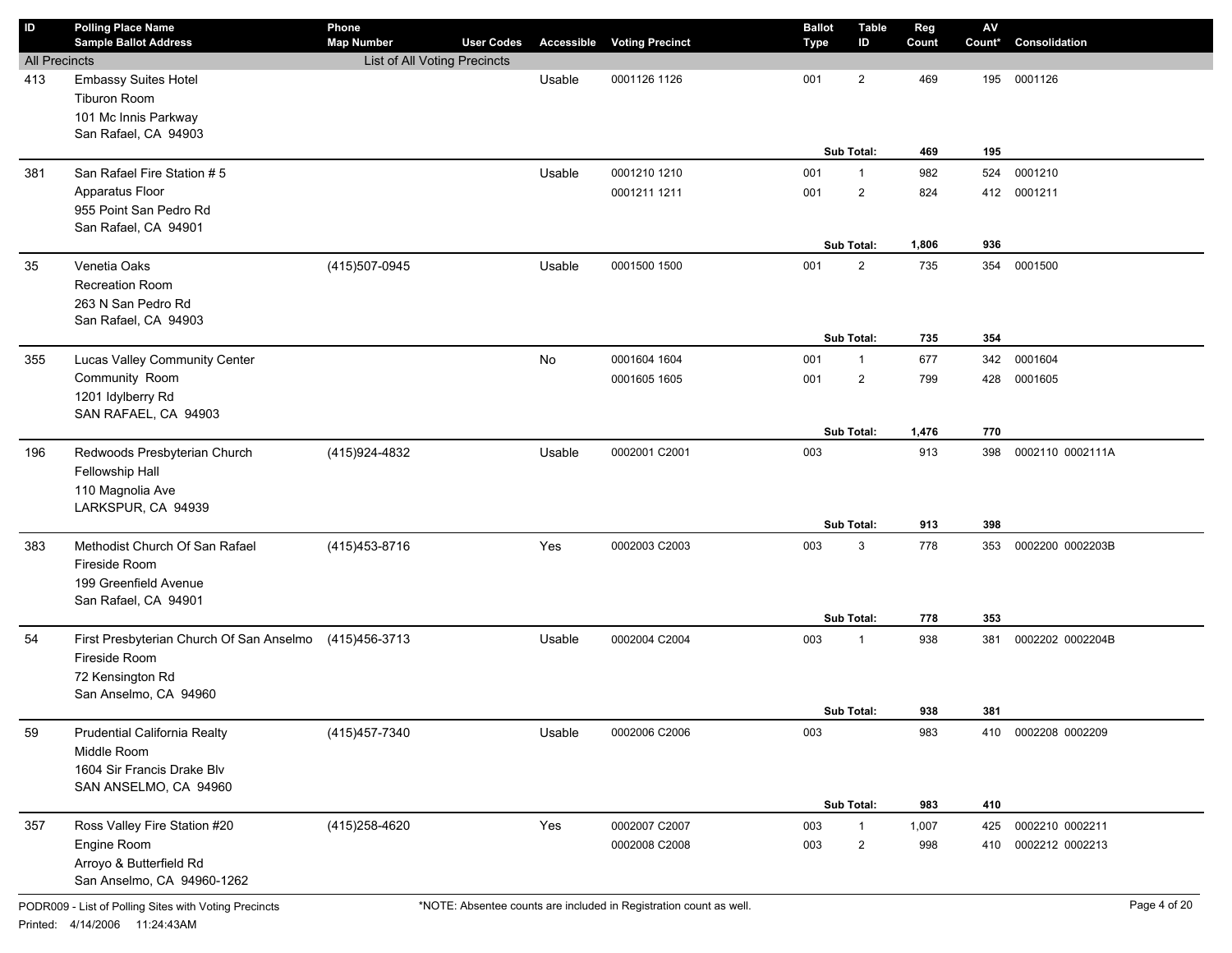| $\sf ID$             | <b>Polling Place Name</b><br><b>Sample Ballot Address</b>                                   | Phone<br><b>Map Number</b>   | <b>User Codes</b> |     | <b>Accessible Voting Precinct</b> | <b>Ballot</b><br><b>Type</b> | <b>Table</b><br>ID | Reg<br>Count | ${\sf AV}$<br>Count* | Consolidation                                   |
|----------------------|---------------------------------------------------------------------------------------------|------------------------------|-------------------|-----|-----------------------------------|------------------------------|--------------------|--------------|----------------------|-------------------------------------------------|
| <b>All Precincts</b> |                                                                                             | List of All Voting Precincts |                   |     |                                   |                              |                    |              |                      |                                                 |
|                      |                                                                                             |                              |                   |     |                                   |                              | Sub Total:         | 2,005        | 835                  |                                                 |
| 73                   | Ross School<br>Main Hall                                                                    | (415) 457-2705               |                   | Yes | 0002010 C2010                     | 005                          | $\mathbf{1}$       | 790          | 343                  | 0002400B 0002401                                |
|                      | Lagunitas Rd<br>Ross, CA 94957                                                              |                              |                   |     |                                   |                              |                    |              |                      |                                                 |
|                      |                                                                                             |                              |                   |     |                                   |                              | Sub Total:         | 790          | 343                  |                                                 |
| 75                   | Anthony Bacich School<br>Library<br>25 Mc Allister Ave                                      | (415) 925-2220               |                   | Yes | 0002011 C2011                     | 003                          |                    | 747          | 363                  | 0002500A 0002500B 0002501                       |
|                      | KENTFIELD, CA 94904                                                                         |                              |                   |     |                                   |                              |                    |              |                      |                                                 |
|                      |                                                                                             |                              |                   |     |                                   |                              | Sub Total:         | 747          | 363                  |                                                 |
| 77                   | Kentfield Fire Station<br>Engine Room<br>1004 Sir Francis Drake Blvd<br>KENTFIELD, CA 94904 | (415) 453-3263               |                   | Yes | 0002013 C2013                     | 003                          |                    | 990          | 409                  | 0002502 0002503                                 |
|                      |                                                                                             |                              |                   |     |                                   |                              | <b>Sub Total:</b>  | 990          | 409                  |                                                 |
| 372                  | Masonic Lodge<br>Dining Room<br>1122 Magnolia Ave<br>LARKSPUR, CA 94939                     | (415)461-9970xpay            |                   | No  | 0002014 C2014                     | 003                          | $\mathbf{1}$       | 718          | 355                  | 0002505A 0002505B 0002505F<br>0002506A 0002506C |
|                      |                                                                                             |                              |                   |     |                                   |                              | Sub Total:         | 718          | 355                  |                                                 |
| 359                  | San Rafael Community Center<br>Lounge<br>618 B St<br>SAN RAFAEL, CA 94901                   | (415) 485-3333               |                   | Yes | 0002021 C2021                     | 007                          | $\mathbf{1}$       | 588          |                      | 267 0002902A                                    |
|                      |                                                                                             |                              |                   |     |                                   |                              | Sub Total:         | 588          | 267                  |                                                 |
| 97                   | <b>Carpenters Union Hall</b>                                                                | (415) 453-9236               |                   | Yes | 0002024 C2024                     | 007                          | $\mathbf{1}$       | 866          | 332                  | 0002903B 0002906                                |
|                      | Large Hall<br>647 Lindaro St<br>San Rafael, CA 94901-3960                                   |                              |                   |     | 0002026 C2026                     | 007                          | $\overline{c}$     | 920          | 404                  | 0002904B 0002905                                |
|                      |                                                                                             |                              |                   |     |                                   |                              | <b>Sub Total:</b>  | 1,786        | 736                  |                                                 |
| 260                  | The Tamalpais<br>Auditorium<br>501 Via Casitas<br>GREENBRAE, CA 94904                       | (415)461-2300                |                   | Yes | 0002101 2101                      | 003                          |                    | 963          | 441                  | 0002101                                         |
|                      |                                                                                             |                              |                   |     |                                   |                              | Sub Total:         | 963          | 441                  |                                                 |
| 274                  | St Sebastian's Church<br>Parish Hall<br>373 Bon Air Rd<br>KENTFIELD, CA 94904               | (415) 461-0704               |                   | Yes | 0002102 2102                      | 003                          | $\mathbf{1}$       | 914          | 444                  | 0002102                                         |
|                      |                                                                                             |                              |                   |     |                                   |                              | Sub Total:         | 914          | 444                  |                                                 |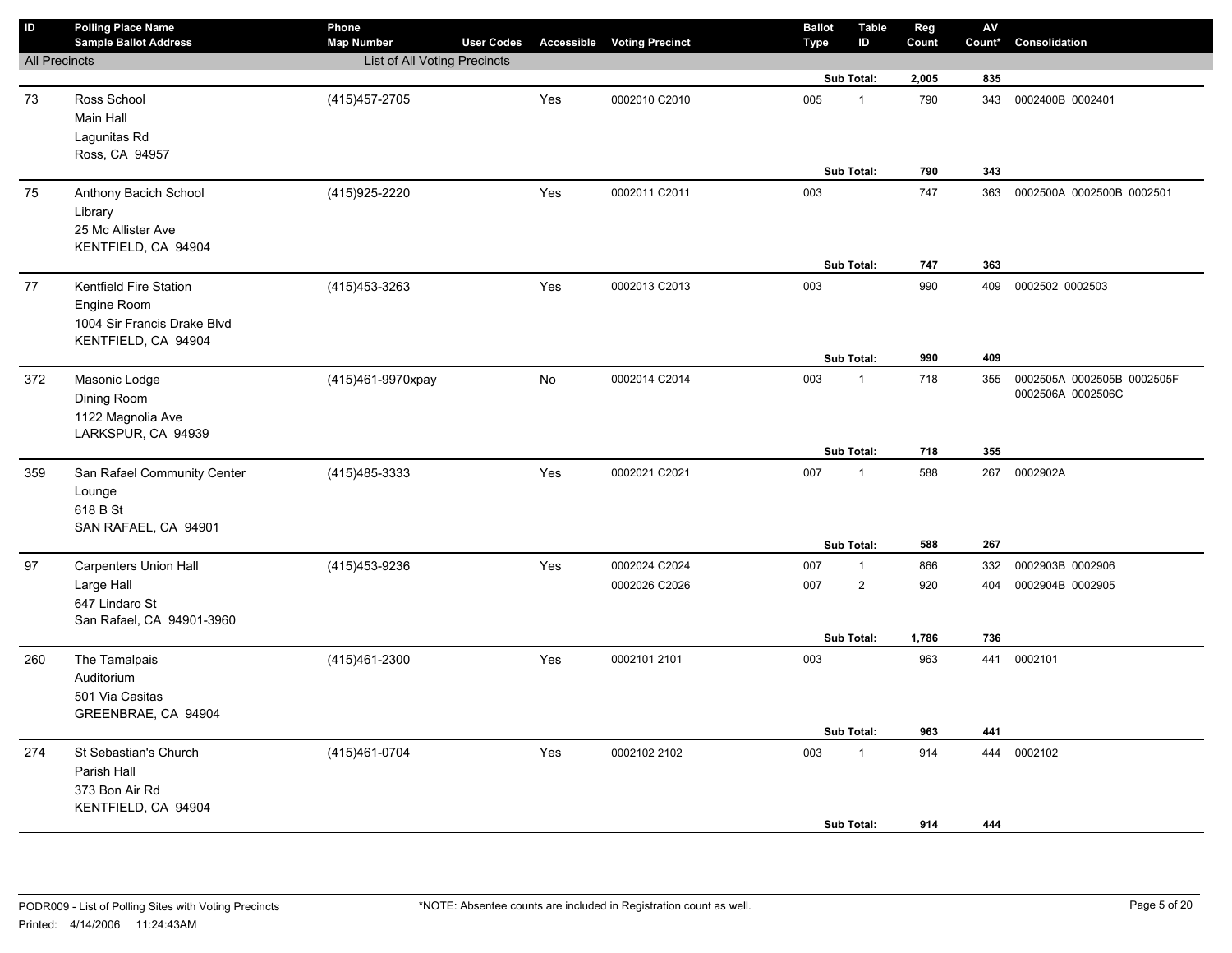| ID                   | <b>Polling Place Name</b>                          | Phone                                  |            |                        | <b>Ballot</b> | Table          | Reg        | $\mathsf{A}\mathsf{V}$ |               |
|----------------------|----------------------------------------------------|----------------------------------------|------------|------------------------|---------------|----------------|------------|------------------------|---------------|
|                      | <b>Sample Ballot Address</b>                       | <b>User Codes</b><br><b>Map Number</b> | Accessible | <b>Voting Precinct</b> | <b>Type</b>   | ID             | Count      | Count*                 | Consolidation |
| <b>All Precincts</b> |                                                    | List of All Voting Precincts           |            |                        |               | $\mathbf{1}$   |            |                        | 0002103       |
| 356                  | Cape Marin<br>Club House                           | $\mathcal{L}$                          | Yes        | 0002103 2103           | 003<br>003    | $\overline{2}$ | 572<br>782 | 290<br>382             | 0002104       |
|                      | Laderman Lane                                      |                                        |            | 0002104 2104           |               |                |            |                        |               |
|                      | Greenbrae, CA 94904-2482                           |                                        |            |                        |               |                |            |                        |               |
|                      |                                                    |                                        |            |                        |               | Sub Total:     | 1,354      | 672                    |               |
| 193                  | Larkspur Recreation Department                     | (415)927-6980x2255                     | Yes        | 0002107 2107           | 003           | $\mathbf{1}$   | 484        | 196                    | 0002107       |
|                      | Larkspur Community Room                            |                                        |            |                        |               |                |            |                        |               |
|                      | 240 Doherty Drive                                  |                                        |            |                        |               |                |            |                        |               |
|                      | Larkspur, CA 94939                                 |                                        |            |                        |               |                |            |                        |               |
|                      |                                                    |                                        |            |                        |               | Sub Total:     | 484        | 196                    |               |
| 194                  | St Patrick's Church                                | (415)924-0600                          | Yes        | 0002108 2108           | 003           | $\mathbf{1}$   | 828        | 357                    | 0002108       |
|                      | <b>Healy Hall</b>                                  |                                        |            | 0002109 2109           | 003           | $\overline{2}$ | 568        | 231                    | 0002109       |
|                      | Magnolia & King Streets<br>Larkspur, CA 94939-1943 |                                        |            |                        |               |                |            |                        |               |
|                      |                                                    |                                        |            |                        |               | Sub Total:     | 1,396      | 588                    |               |
| 372                  | Masonic Lodge                                      | (415)461-9970xpay                      | No         | 0002112 2112           | 003           | $\overline{2}$ | 896        | 378                    | 0002112       |
|                      | Dining Room                                        |                                        |            |                        |               |                |            |                        |               |
|                      | 1122 Magnolia Ave                                  |                                        |            |                        |               |                |            |                        |               |
|                      | LARKSPUR, CA 94939                                 |                                        |            |                        |               |                |            |                        |               |
|                      |                                                    |                                        |            |                        |               | Sub Total:     | 896        | 378                    |               |
| 54                   | First Presbyterian Church Of San Anselmo           | (415) 456-3713                         | Usable     | 0002201 2201           | 003           | $\overline{2}$ | 590        | 216                    | 0002201       |
|                      | Fireside Room                                      |                                        |            |                        |               |                |            |                        |               |
|                      | 72 Kensington Rd                                   |                                        |            |                        |               |                |            |                        |               |
|                      | San Anselmo, CA 94960                              |                                        |            |                        |               | Sub Total:     | 590        | 216                    |               |
|                      |                                                    |                                        | Yes        | 0002205 2205           | 003           | $\mathbf{1}$   | 976        | 386                    | 0002205       |
| 83                   | American Legion Hall<br>(Log Cabin)                | (415)459-9932xpay                      |            | 0002206 2206           | 003           | $\overline{2}$ | 991        | 412                    | 0002206       |
|                      | 20 Veterans Way                                    |                                        |            | 0002207 2207           | 003           | 3              | 878        | 269                    | 0002207       |
|                      | SAN ANSELMO, CA 94960                              |                                        |            |                        |               |                |            |                        |               |
|                      |                                                    |                                        |            |                        |               | Sub Total:     | 2,845      | 1,067                  |               |
| 267                  | Fairfax Women's Club                               | (415) 453-1584                         | Yes        | 0002301 2301           | 003           | $\mathbf{1}$   | 840        | 298                    | 0002301       |
|                      | Main Room                                          |                                        |            | 0002302 2302           | 003           | $\overline{2}$ | 889        | 345                    | 0002302       |
|                      | 46 Park Rd                                         |                                        |            | 0002303 2303           | 003           | 3              | 887        | 266                    | 0002303       |
|                      | FAIRFAX, CA 94930                                  |                                        |            |                        |               |                |            |                        |               |
|                      |                                                    |                                        |            |                        |               | Sub Total:     | 2,616      | 909                    |               |
| 268                  | Fairfax Regional Library                           | (415) 453-4517                         | Usable     | 0002304 2304           | 003           |                | 956        |                        | 359 0002304   |
|                      | Meeting Room<br>2097 Sir Francis Drake Blvd        |                                        |            |                        |               |                |            |                        |               |
|                      | Fairfax, CA 94930-1115                             |                                        |            |                        |               |                |            |                        |               |
|                      |                                                    |                                        |            |                        |               | Sub Total:     | 956        | 359                    |               |
| 334                  | <b>Bennett House</b>                               | (415) 457-7318                         | Yes        | 0002305 2305           | 003           |                | 827        | 295                    | 0002305       |
|                      | Community Room/1st Floor                           |                                        |            |                        |               |                |            |                        |               |
|                      | Claus Dr & Taylor Dr                               |                                        |            |                        |               |                |            |                        |               |
|                      | FAIRFAX, CA 94930                                  |                                        |            |                        |               |                |            |                        |               |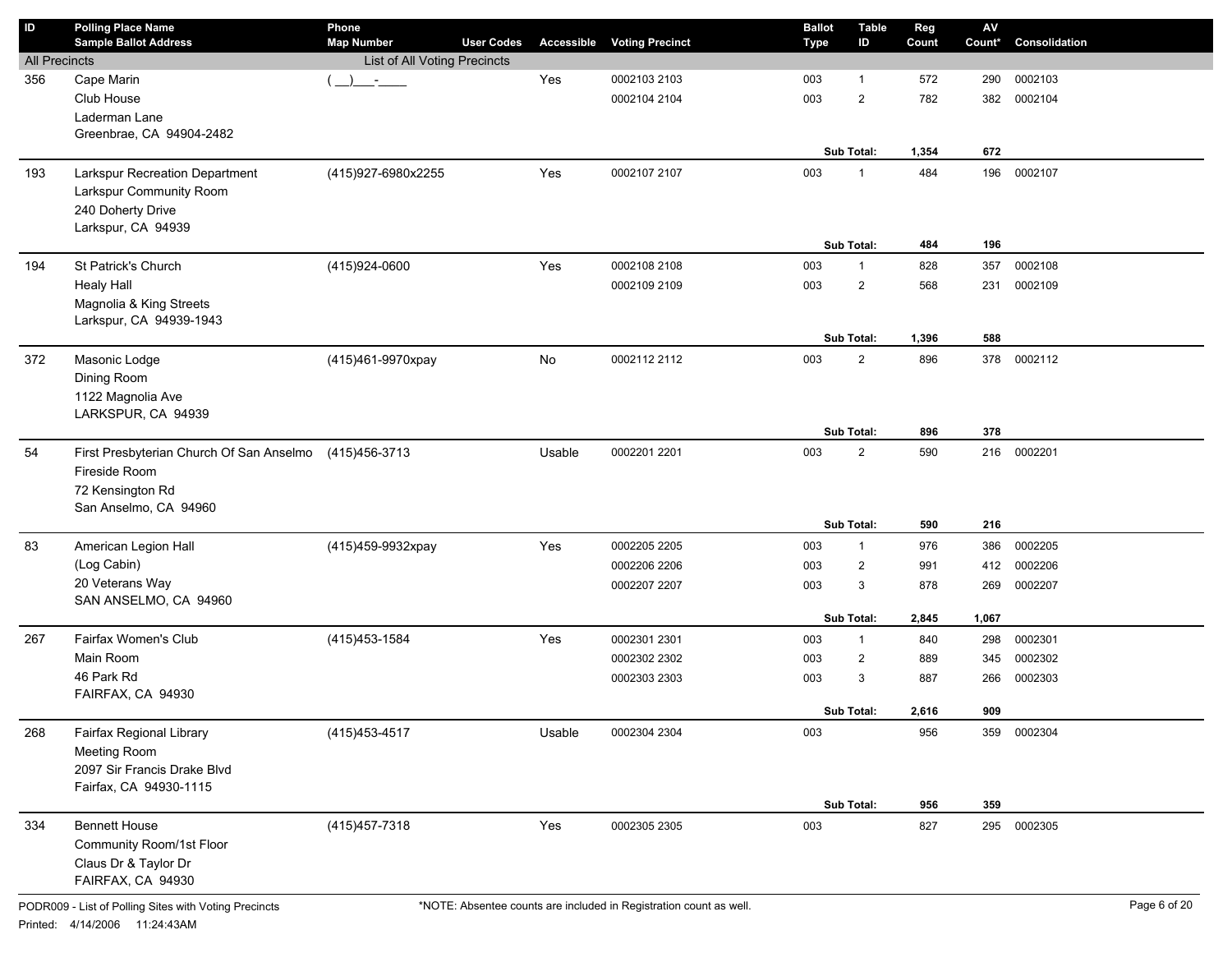| ID                   | <b>Polling Place Name</b><br><b>Sample Ballot Address</b> | Phone<br><b>Map Number</b>   | <b>User Codes</b> | Accessible | <b>Voting Precinct</b> | <b>Ballot</b> | <b>Table</b><br>ID | Reg<br>Count | ${\sf AV}$<br>Count* | Consolidation |
|----------------------|-----------------------------------------------------------|------------------------------|-------------------|------------|------------------------|---------------|--------------------|--------------|----------------------|---------------|
| <b>All Precincts</b> |                                                           | List of All Voting Precincts |                   |            |                        | Type          |                    |              |                      |               |
|                      |                                                           |                              |                   |            |                        |               | Sub Total:         | 827          | 295                  |               |
| 68                   | Manor School                                              | (415) 453-1544               |                   | Yes        | 0002306 2306           | 003           | $\mathbf{1}$       | 775          | 291                  | 0002306       |
|                      | Multi-purpose Room                                        |                              |                   |            |                        |               |                    |              |                      |               |
|                      | 150 Oak Manor Dr                                          |                              |                   |            |                        |               |                    |              |                      |               |
|                      | FAIRFAX, CA 94930                                         |                              |                   |            |                        |               |                    |              |                      |               |
|                      |                                                           |                              |                   |            |                        |               | Sub Total:         | 775          | 291                  |               |
| 73                   | Ross School                                               | (415) 457-2705               |                   | Yes        | 0002402 2402           | 005           | $\sqrt{2}$         | 837          | 379                  | 0002402       |
|                      | Main Hall                                                 |                              |                   |            |                        |               |                    |              |                      |               |
|                      | Lagunitas Rd                                              |                              |                   |            |                        |               |                    |              |                      |               |
|                      | Ross, CA 94957                                            |                              |                   |            |                        |               |                    |              |                      |               |
|                      |                                                           |                              |                   |            |                        |               | Sub Total:         | 837          | 379                  |               |
| 372                  | Masonic Lodge                                             | (415)461-9970xpay            |                   | No         | 0002504 2504           | 003           | 3                  | 470          | 230                  | 0002504       |
|                      | Dining Room                                               |                              |                   |            |                        |               |                    |              |                      |               |
|                      | 1122 Magnolia Ave<br>LARKSPUR, CA 94939                   |                              |                   |            |                        |               |                    |              |                      |               |
|                      |                                                           |                              |                   |            |                        |               | Sub Total:         | 470          | 230                  |               |
| 247                  | Sleepy Hollow Homes Association                           | (415) 453-1462               |                   | Usable     | 0002600 2600           | 003           | $\mathbf{1}$       | 626          | 262                  | 0002600       |
|                      | Main Room With Fireplace                                  |                              |                   |            |                        |               |                    |              |                      |               |
|                      | 1317 Butterfield Rd                                       |                              |                   |            |                        |               |                    |              |                      |               |
|                      | San Anselmo, CA 94960-1055                                |                              |                   |            |                        |               |                    |              |                      |               |
|                      |                                                           |                              |                   |            |                        |               | Sub Total:         | 626          | 262                  |               |
| 81                   | Sleepy Hollow Presbyterian Church                         | (415) 453-8221               |                   | Yes        | 0002601 2601           | 003           |                    | 517          | 231                  | 0002601       |
|                      | Downstairs Room                                           |                              |                   |            |                        |               |                    |              |                      |               |
|                      | 100 Tarry Rd                                              |                              |                   |            |                        |               |                    |              |                      |               |
|                      | San Anselmo, CA 94960-1066                                |                              |                   |            |                        |               |                    |              |                      |               |
|                      |                                                           |                              |                   |            |                        |               | Sub Total:         | 517          | 231                  |               |
| 247                  | Sleepy Hollow Homes Association                           | (415) 453-1462               |                   | Usable     | 0002602 2602           | 003           | $\mathbf 2$        | 482          | 233                  | 0002602       |
|                      | Main Room With Fireplace<br>1317 Butterfield Rd           |                              |                   |            |                        |               |                    |              |                      |               |
|                      | San Anselmo, CA 94960-1055                                |                              |                   |            |                        |               |                    |              |                      |               |
|                      |                                                           |                              |                   |            |                        |               | Sub Total:         | 482          | 233                  |               |
| 68                   | Manor School                                              | (415) 453-1544               |                   | Yes        | 0002701 2701           | 003           | $\overline{2}$     | 600          | 257                  | 0002701       |
|                      | Multi-purpose Room                                        |                              |                   |            |                        |               |                    |              |                      |               |
|                      | 150 Oak Manor Dr                                          |                              |                   |            |                        |               |                    |              |                      |               |
|                      | FAIRFAX, CA 94930                                         |                              |                   |            |                        |               |                    |              |                      |               |
|                      |                                                           |                              |                   |            |                        |               | Sub Total:         | 600          | 257                  |               |
| 274                  | St Sebastian's Church                                     | (415)461-0704                |                   | Yes        | 0002800 2800           | 003           | $\sqrt{2}$         | 627          | 332                  | 0002800       |
|                      | Parish Hall                                               |                              |                   |            | 0002801 2801           | 003           | $\mathbf{3}$       | 438          | 194                  | 0002801       |
|                      | 373 Bon Air Rd                                            |                              |                   |            |                        |               |                    |              |                      |               |
|                      | KENTFIELD, CA 94904                                       |                              |                   |            |                        |               |                    |              |                      |               |
|                      |                                                           |                              |                   |            |                        |               | Sub Total:         | 1,065        | 526                  |               |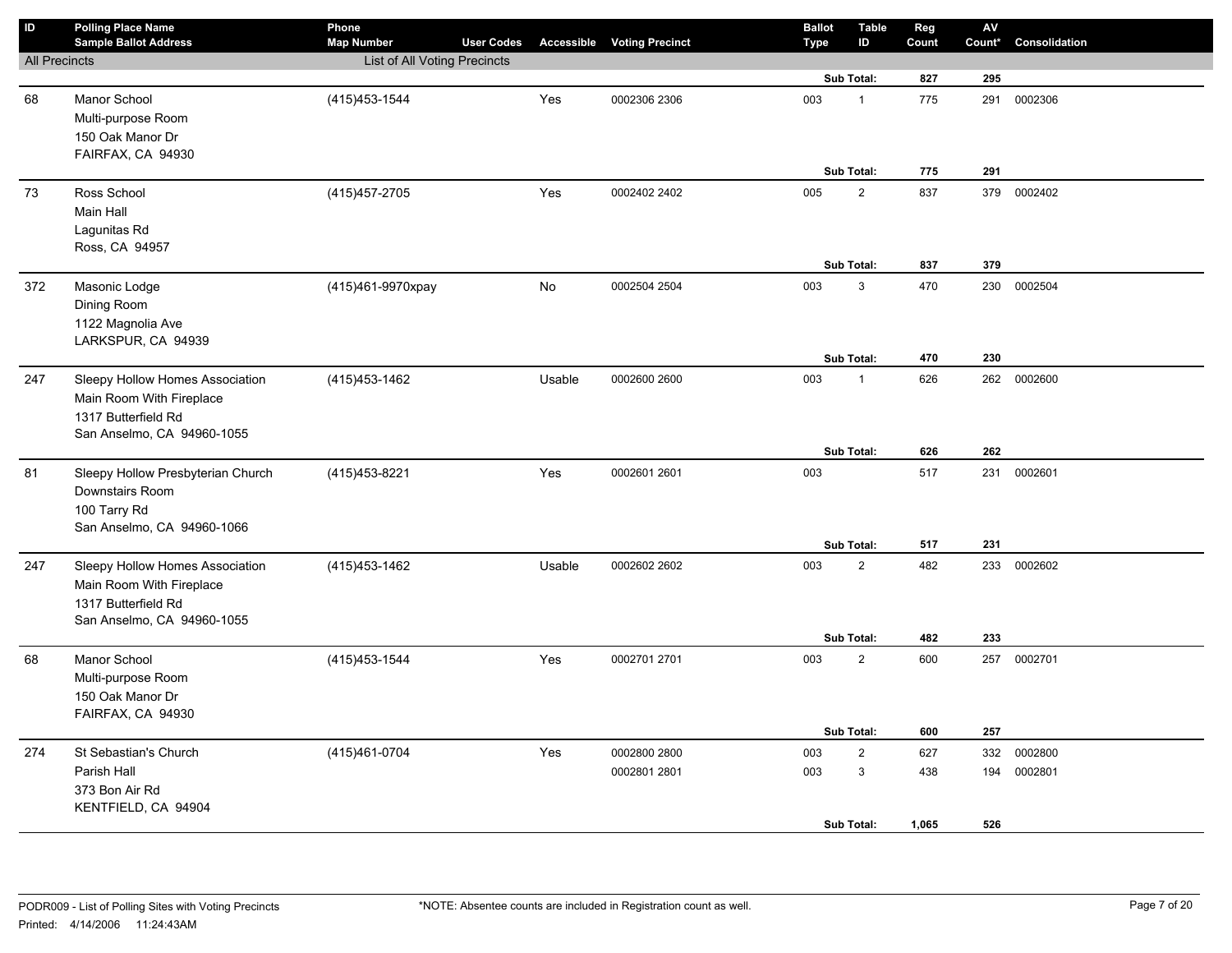| ID                   | <b>Polling Place Name</b><br><b>Sample Ballot Address</b>                                                    | Phone<br><b>Map Number</b>   | <b>User Codes</b> | Accessible | <b>Voting Precinct</b> | <b>Ballot</b><br><b>Type</b> | <b>Table</b><br>ID           | Reg<br>Count | $\mathsf{AV}$<br>Count* | Consolidation   |
|----------------------|--------------------------------------------------------------------------------------------------------------|------------------------------|-------------------|------------|------------------------|------------------------------|------------------------------|--------------|-------------------------|-----------------|
| <b>All Precincts</b> |                                                                                                              | List of All Voting Precincts |                   |            |                        |                              |                              |              |                         |                 |
| 4                    | First Presbyterian Church<br>Canoles Hall (enter Mission Ave)<br>1510 5th Ave<br>San Rafael, CA 94901        | (415)459-9770xpay            |                   | Yes        | 0002907 2907           | 007                          | $\overline{2}$<br>Sub Total: | 685<br>685   | 217<br>217              | 0002907         |
| 359                  | San Rafael Community Center                                                                                  | (415) 485-3333               |                   | Yes        | 0002908 2908           | 007                          | $\overline{2}$               | 764          | 236                     | 0002908         |
|                      | Lounge<br>618 B St<br>SAN RAFAEL, CA 94901                                                                   |                              |                   |            |                        |                              | Sub Total:                   | 764          | 236                     |                 |
| 101                  | Star Of Sea Catholic Church                                                                                  | (415) 332-1765               |                   | Usable     | 0003001 C3001          | 009                          | $\mathbf{1}$                 | 927          | 369                     | 0003100 0003101 |
|                      | Parish Hall<br>180 Harrison Ave<br>SAUSALITO, CA 94965                                                       |                              |                   |            | 0003002 C3002          | 009                          | $\overline{2}$               | 949          | 400                     | 0003102 0003103 |
|                      |                                                                                                              |                              |                   |            |                        |                              | <b>Sub Total:</b>            | 1,876        | 769                     |                 |
| 310                  | Sewerage Agency Of So Marin<br>Conference Room<br>450 Sycamore Ave<br>Mill Valley, CA 94941-2232             | (415) 388-2402 17            |                   | Usable     | 0003003 C3003          | 009                          | Sub Total:                   | 894<br>894   | 388<br>388              | 0003202 0003203 |
|                      |                                                                                                              |                              |                   |            |                        |                              |                              |              |                         |                 |
| 114                  | Episcopal Church Of Our Savior<br>Lovell Entrance - Fireside Room<br>10 Old Mill St<br>MILL VALLEY, CA 94941 | (415)388-1907                |                   | Yes        | 0003004 C3004          | 009                          |                              | 969          | 406                     | 0003205 0003206 |
|                      |                                                                                                              |                              |                   |            |                        |                              | Sub Total:                   | 969          | 406                     |                 |
| 278                  | Our Lady Of Mt Carmel Church<br>O Brien Hall (use Church Park Lot)<br>3 Oakdale Ave<br>MILL VALLEY, CA 94941 | (415)388-4190                |                   | No         | 0003005 C3005          | 009                          | $\mathbf{1}$<br>Sub Total:   | 965<br>965   | 410<br>410              | 0003208 0003210 |
| 396                  | Mill Valley Community Ctr                                                                                    | (415) 383-1370               |                   | Yes        | 0003006 C3006          | 009                          | $\mathbf{1}$                 | 720          | 317                     | 0003209 0003215 |
|                      | Forest Room<br>180 Camino Alto<br>Mill Valley, CA 94941-4603                                                 |                              |                   |            |                        |                              |                              |              |                         |                 |
|                      |                                                                                                              |                              |                   |            |                        |                              | Sub Total:                   | 720          | 317                     |                 |
| 280                  | Park School                                                                                                  | (415)388-6059                |                   | No         | 0003007 C3007          | 009                          | $\mathbf{1}$                 | 918          | 384                     | 0003211 0003214 |
|                      | Auditorium<br>360 E. Blithedale Ave<br>Mill Valley, CA 94941-2140                                            |                              |                   |            | 0003008 C3008          | 009                          | $\overline{2}$               | 892          | 339                     | 0003212 0003213 |
|                      |                                                                                                              |                              |                   |            |                        |                              | Sub Total:                   | 1,810        | 723                     |                 |
| 342                  | Tam Valley Community Ctr<br>Main Auditorium Hall<br>203 Marin Ave<br>Mill Valley, CA 94941-4068              | (415)388-9822xPay            |                   | Usable     | 0003009 C3009          | 009                          | $\mathbf{1}$                 | 873          | 328                     | 0003500 0003506 |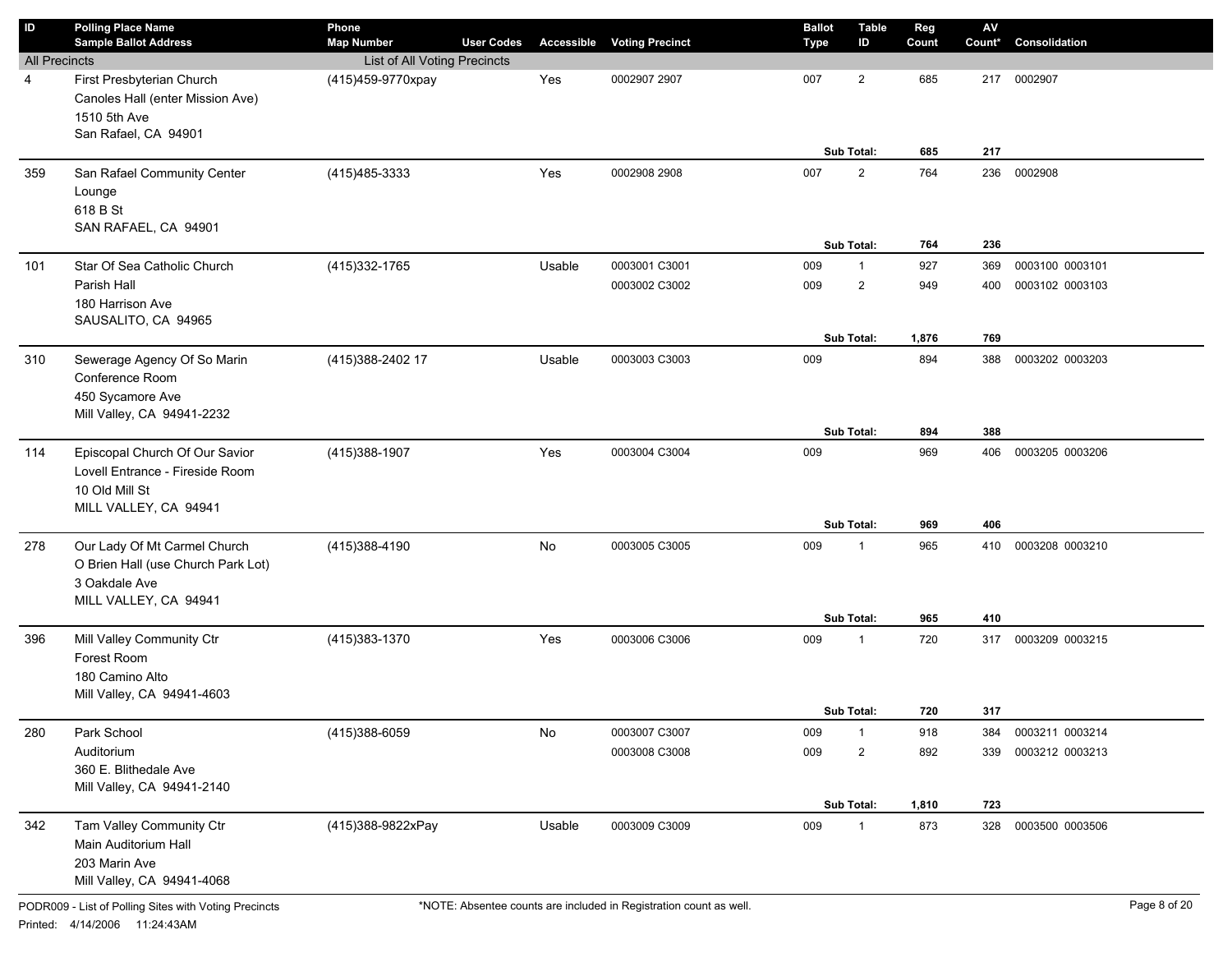| $\sf ID$             | <b>Polling Place Name</b><br><b>Sample Ballot Address</b> | Phone<br><b>Map Number</b>   | <b>User Codes</b> |        | <b>Accessible Voting Precinct</b> | <b>Ballot</b><br><b>Type</b> | <b>Table</b><br>ID | Reg<br>Count | AV<br>Count* | Consolidation   |
|----------------------|-----------------------------------------------------------|------------------------------|-------------------|--------|-----------------------------------|------------------------------|--------------------|--------------|--------------|-----------------|
| <b>All Precincts</b> |                                                           | List of All Voting Precincts |                   |        |                                   |                              |                    |              |              |                 |
|                      |                                                           |                              |                   |        |                                   |                              | Sub Total:         | 873          | 328          |                 |
| 112                  | Almonte Improvement Club                                  | (415)388-9863xPay            |                   | No     | 0003010 C3010                     | 009                          | $\mathbf{1}$       | 793          | 309          | 0003501 0003508 |
|                      | Large Hall                                                |                              |                   |        | 0003011 C3011                     | 009                          | $\overline{2}$     | 933          | 424          | 0003504 0003505 |
|                      | Almonte & Wisteria Way                                    |                              |                   |        |                                   |                              |                    |              |              |                 |
|                      | Mill Valley, CA 94941-4138                                |                              |                   |        |                                   |                              |                    |              |              |                 |
|                      |                                                           |                              |                   |        |                                   |                              | Sub Total:         | 1,726        | 733          |                 |
| 311                  | So Marin Fire Protection Dist                             | (415) 388-8182               |                   | Yes    | 0003012 C3012                     | 009                          |                    | 902          | 401          | 0003701 0003703 |
|                      | <b>Training Room</b>                                      |                              |                   |        |                                   |                              |                    |              |              |                 |
|                      | 308 Reed Blvd                                             |                              |                   |        |                                   |                              |                    |              |              |                 |
|                      | MILL VALLEY, CA 94941                                     |                              |                   |        |                                   |                              | Sub Total:         | 902          | 401          |                 |
|                      |                                                           |                              |                   |        | 0003014 C3014                     | 009                          | $\mathbf{1}$       | 675          |              | 0003800 0003801 |
| 123                  | Shepherd Of Hills Lutheran Church<br>Narthex              | (415) 435-1528               |                   | Yes    |                                   |                              |                    |              | 351          |                 |
|                      | 9 Shepherd Way                                            |                              |                   |        |                                   |                              |                    |              |              |                 |
|                      | TIBURON, CA 94920                                         |                              |                   |        |                                   |                              |                    |              |              |                 |
|                      |                                                           |                              |                   |        |                                   |                              | Sub Total:         | 675          | 351          |                 |
| 101                  | Star Of Sea Catholic Church                               | (415) 332-1765               |                   | Usable | 0003104 3104                      | 009                          | 3                  | 760          |              | 265 0003104     |
|                      | Parish Hall                                               |                              |                   |        |                                   |                              |                    |              |              |                 |
|                      | 180 Harrison Ave                                          |                              |                   |        |                                   |                              |                    |              |              |                 |
|                      | SAUSALITO, CA 94965                                       |                              |                   |        |                                   |                              |                    |              |              |                 |
|                      |                                                           |                              |                   |        |                                   |                              | Sub Total:         | 760          | 265          |                 |
| 387                  | Sausalito City Hall                                       | (415) 289-4100               |                   | Usable | 0003105 3105                      | 009                          | $\mathbf{1}$       | 830          | 301          | 0003105         |
|                      | <b>Council Chambers</b>                                   |                              |                   |        | 0003106 3106                      | 009                          | $\overline{2}$     | 770          | 387          | 0003106         |
|                      | 420 Litho Street                                          |                              |                   |        | 0003107 3107                      | 009                          | 3                  | 806          | 337          | 0003107         |
|                      | SAUSALITO, CA 94965                                       |                              |                   |        |                                   |                              | <b>Sub Total:</b>  | 2,406        | 1,025        |                 |
|                      |                                                           |                              |                   |        |                                   |                              |                    |              |              |                 |
| 396                  | Mill Valley Community Ctr<br>Forest Room                  | (415) 383-1370               |                   | Yes    | 0003201 3201                      | 009                          | $\overline{2}$     | 599          |              | 345 0003201     |
|                      | 180 Camino Alto                                           |                              |                   |        |                                   |                              |                    |              |              |                 |
|                      | Mill Valley, CA 94941-4603                                |                              |                   |        |                                   |                              |                    |              |              |                 |
|                      |                                                           |                              |                   |        |                                   |                              | Sub Total:         | 599          | 345          |                 |
| 308                  | Mill Valley City Hall                                     | (415)388-4033x127            |                   | Usable | 0003204 3204                      | 009                          |                    | 973          |              | 402 0003204     |
|                      | 2nd Floor Conference Room                                 |                              |                   |        |                                   |                              |                    |              |              |                 |
|                      | 26 Corte Madera Ave                                       |                              |                   |        |                                   |                              |                    |              |              |                 |
|                      | MILL VALLEY, CA 94941                                     |                              |                   |        |                                   |                              |                    |              |              |                 |
|                      |                                                           |                              |                   |        |                                   |                              | Sub Total:         | 973          | 402          |                 |
| 278                  | Our Lady Of Mt Carmel Church                              | (415)388-4190                |                   | No     | 0003207 3207                      | 009                          | $\overline{c}$     | 983          |              | 422 0003207     |
|                      | O Brien Hall (use Church Park Lot)                        |                              |                   |        |                                   |                              |                    |              |              |                 |
|                      | 3 Oakdale Ave                                             |                              |                   |        |                                   |                              |                    |              |              |                 |
|                      | MILL VALLEY, CA 94941                                     |                              |                   |        |                                   |                              | Sub Total:         | 983          | 422          |                 |
|                      |                                                           |                              |                   |        |                                   |                              |                    |              |              |                 |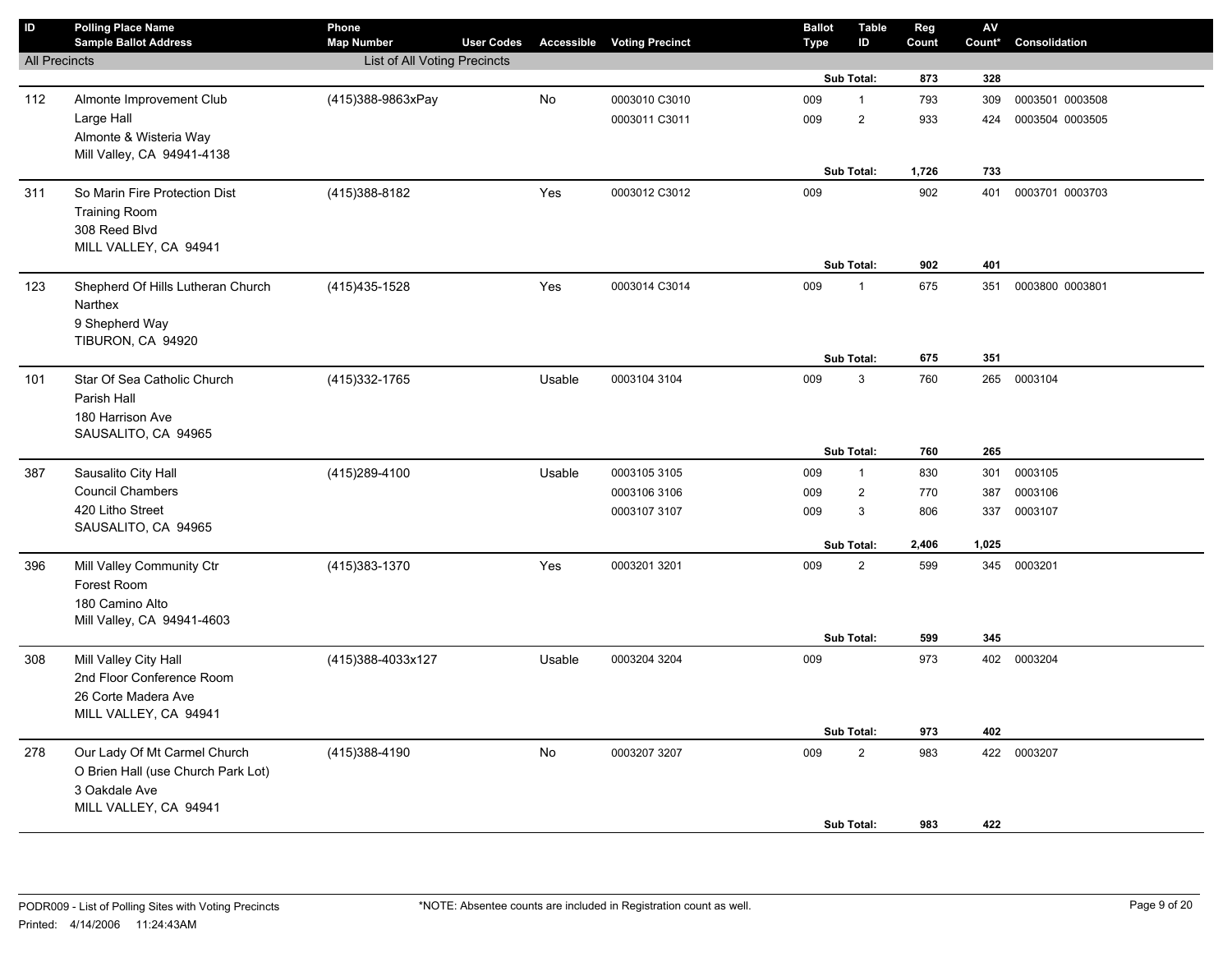| $\sf ID$             | <b>Polling Place Name</b>         | Phone                        |                   |        |                                   | <b>Ballot</b> | Table          | Reg   | $\mathsf{AV}$ |               |
|----------------------|-----------------------------------|------------------------------|-------------------|--------|-----------------------------------|---------------|----------------|-------|---------------|---------------|
|                      | <b>Sample Ballot Address</b>      | <b>Map Number</b>            | <b>User Codes</b> |        | <b>Accessible Voting Precinct</b> | <b>Type</b>   | ID             | Count | Count*        | Consolidation |
| <b>All Precincts</b> |                                   | List of All Voting Precincts |                   |        |                                   |               |                |       |               |               |
| 121                  | The Redwoods                      | (415) 383-2741               |                   | Yes    | 0003216 3216                      | 009           |                | 646   | 329           | 0003216       |
|                      | Auditorium<br>40 Camino Alto      |                              |                   |        |                                   |               |                |       |               |               |
|                      | MILL VALLEY, CA 94941             |                              |                   |        |                                   |               |                |       |               |               |
|                      |                                   |                              |                   |        |                                   |               | Sub Total:     | 646   | 329           |               |
| 396                  | Mill Valley Community Ctr         | (415) 383-1370               |                   | Yes    | 0003217 3217                      | 009           | 3              | 769   | 369           | 0003217       |
|                      | Forest Room                       |                              |                   |        |                                   |               |                |       |               |               |
|                      | 180 Camino Alto                   |                              |                   |        |                                   |               |                |       |               |               |
|                      | Mill Valley, CA 94941-4603        |                              |                   |        |                                   |               |                |       |               |               |
|                      |                                   |                              |                   |        |                                   |               | Sub Total:     | 769   | 369           |               |
| 123                  | Shepherd Of Hills Lutheran Church | (415) 435-1528               |                   | Yes    | 0003301 3301                      | 009           | $\overline{2}$ | 878   | 409           | 0003301       |
|                      | Narthex                           |                              |                   |        |                                   |               |                |       |               |               |
|                      | 9 Shepherd Way                    |                              |                   |        |                                   |               |                |       |               |               |
|                      | TIBURON, CA 94920                 |                              |                   |        |                                   |               |                |       |               |               |
|                      |                                   |                              |                   |        |                                   |               | Sub Total:     | 878   | 409           |               |
| 124                  | Del Mar School                    | (415)435-1468xschl           |                   | Yes    | 0003302 3302                      | 009           |                | 983   | 500           | 0003302       |
|                      | Library                           | Christine/ofc                |                   |        |                                   |               |                |       |               |               |
|                      | 105 Avenida Miraflores            |                              |                   |        |                                   |               |                |       |               |               |
|                      | Tiburon, CA 94920                 |                              |                   |        |                                   |               |                |       |               |               |
|                      |                                   |                              |                   |        |                                   |               | Sub Total:     | 983   | 500           |               |
| 122                  | <b>Tiburon Baptist Church</b>     | (415)388-3900                |                   | Yes    | 0003303 3303                      | 009           | $\mathbf{1}$   | 603   | 268           | 0003303       |
|                      | Conference Room                   |                              |                   |        |                                   |               |                |       |               |               |
|                      | 445 Greenwood Beach Rd            |                              |                   |        |                                   |               |                |       |               |               |
|                      | TIBURON, CA 94920                 |                              |                   |        |                                   |               | Sub Total:     | 603   | 268           |               |
| 335                  | <b>Tiburon Town Hall</b>          | (415) 435-7389               |                   | Yes    | 0003304 3304                      | 009           | 1              | 836   | 400           | 0003304       |
|                      | <b>Council Chambers</b>           |                              |                   |        | 0003305 3305                      | 009           | $\overline{2}$ | 847   | 387           | 0003305       |
|                      | 1505 Tiburon Blvd                 |                              |                   |        |                                   |               | 3              |       |               |               |
|                      | Tiburon, CA 94920                 |                              |                   |        | 0003306 3306                      | 009           |                | 588   | 272           | 0003306       |
|                      |                                   |                              |                   |        |                                   |               | Sub Total:     | 2,271 | 1,059         |               |
| 411                  | <b>Tiburon Baptist Church</b>     |                              |                   | Yes    | 0003307 3307                      | 009           | $\mathbf{1}$   | 641   | 317           | 0003307       |
|                      | Classroom                         |                              |                   |        | 0003308 3308                      | 009           | $\overline{2}$ | 416   | 243           | 0003308       |
|                      | 445 Greenwood Beach Rd            |                              |                   |        |                                   |               |                |       |               |               |
|                      | Tiburon, CA 94920                 |                              |                   |        |                                   |               |                |       |               |               |
|                      |                                   |                              |                   |        |                                   |               | Sub Total:     | 1,057 | 560           |               |
| 133                  | <b>Belvedere Community Center</b> | (415)789-9819xpay            |                   | Yes    | 0003401 3401                      | 010           | $\mathbf{1}$   | 778   | 429           | 0003401       |
|                      | Middle Room                       |                              |                   |        | 0003402 3402                      | 010           | $\overline{c}$ | 764   | 388           | 0003402       |
|                      | <b>Community Road</b>             |                              |                   |        |                                   |               |                |       |               |               |
|                      | Belvedere, CA 94920               |                              |                   |        |                                   |               |                |       |               |               |
|                      |                                   |                              |                   |        |                                   |               | Sub Total:     | 1,542 | 817           |               |
| 342                  | Tam Valley Community Ctr          | (415)388-9822xPay            |                   | Usable | 0003502 3502                      | 009           | $\overline{2}$ | 806   | 306           | 0003502       |
|                      | Main Auditorium Hall              |                              |                   |        | 0003503 3503                      | 009           | 3              | 893   | 378           | 0003503       |
|                      | 203 Marin Ave                     |                              |                   |        | 0003507 3507                      | 009           | 4              | 727   | 304           | 0003507       |
|                      | Mill Valley, CA 94941-4068        |                              |                   |        |                                   |               |                |       |               |               |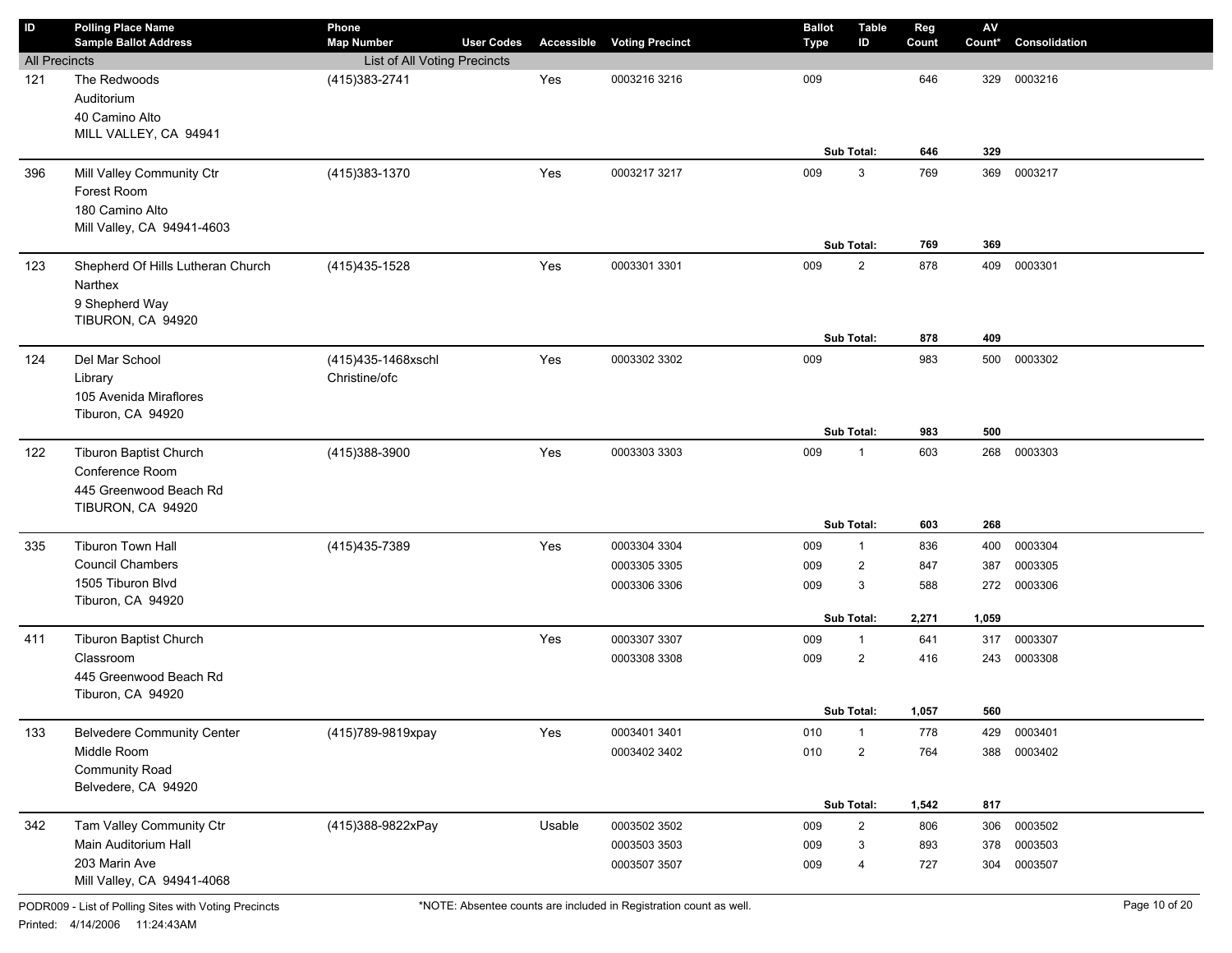| $\mathsf{ID}$        | <b>Polling Place Name</b><br><b>Sample Ballot Address</b> | Phone<br><b>Map Number</b>   | <b>User Codes</b> |        | <b>Accessible Voting Precinct</b> | <b>Ballot</b><br><b>Type</b> | <b>Table</b><br>ID | Reg<br>Count | AV<br>Count* | Consolidation     |
|----------------------|-----------------------------------------------------------|------------------------------|-------------------|--------|-----------------------------------|------------------------------|--------------------|--------------|--------------|-------------------|
| <b>All Precincts</b> |                                                           | List of All Voting Precincts |                   |        |                                   |                              |                    |              |              |                   |
|                      |                                                           |                              |                   |        |                                   |                              | Sub Total:         | 2,426        | 988          |                   |
| 364                  | Marin Community Services Dist                             | (415) 332-1441               |                   | No     | 0003600 3600                      | 009                          | $\mathbf{1}$       | 760          | 325          | 0003600           |
|                      | Fireside Lounge                                           |                              |                   |        | 0003601 3601                      | 009                          | $\boldsymbol{2}$   | 830          | 167          | 0003601           |
|                      | 630 Drake Ave                                             |                              |                   |        | 0003602 3602                      | 009                          | 3                  | 600          | 271          | 0003602           |
|                      | MARIN CITY, CA 94965                                      |                              |                   |        |                                   |                              |                    |              |              |                   |
|                      |                                                           |                              |                   |        |                                   |                              | Sub Total:         | 2,190        | 763          |                   |
| 153                  | <b>Strawberry Shores Office</b>                           | (415) 383-6688               |                   | No     | 0003700 3700                      | 009                          | $\mathbf{1}$       | 649          | 283          | 0003700           |
|                      | Recreation Room                                           |                              |                   |        |                                   |                              |                    |              |              |                   |
|                      | 111 Seminary Dr.                                          |                              |                   |        |                                   |                              |                    |              |              |                   |
|                      | MILL VALLEY, CA 94941                                     |                              |                   |        |                                   |                              | Sub Total:         | 649          | 283          |                   |
| 122                  | <b>Tiburon Baptist Church</b>                             | (415)388-3900                |                   | Yes    | 0003704 3704                      | 009                          | $\overline{2}$     | 741          | 306          | 0003704           |
|                      | Conference Room                                           |                              |                   |        |                                   |                              |                    |              |              |                   |
|                      | 445 Greenwood Beach Rd                                    |                              |                   |        |                                   |                              |                    |              |              |                   |
|                      | TIBURON, CA 94920                                         |                              |                   |        |                                   |                              |                    |              |              |                   |
|                      |                                                           |                              |                   |        |                                   |                              | Sub Total:         | 741          | 306          |                   |
| 152                  | Marin Amateur Radio Club                                  | (415)898-4887                |                   | Usable | 0003705 3705                      | 009                          |                    | 403          |              | 118 0003705       |
|                      | Main Meeting Room                                         |                              |                   |        |                                   |                              |                    |              |              |                   |
|                      | 27 Shell Rd                                               |                              |                   |        |                                   |                              |                    |              |              |                   |
|                      | MILL VALLEY, CA 94941                                     |                              |                   |        |                                   |                              |                    |              |              |                   |
|                      |                                                           |                              |                   |        |                                   |                              | Sub Total:         | 403          | 118          |                   |
| 153                  | <b>Strawberry Shores Office</b>                           | (415)383-6688                |                   | No     | 0003706 3706                      | 009                          | $\overline{c}$     | 458          | 191          | 0003706           |
|                      | <b>Recreation Room</b>                                    |                              |                   |        |                                   |                              |                    |              |              |                   |
|                      | 111 Seminary Dr.                                          |                              |                   |        |                                   |                              |                    |              |              |                   |
|                      | MILL VALLEY, CA 94941                                     |                              |                   |        |                                   |                              | Sub Total:         | 458          | 191          |                   |
|                      | Farley Residence                                          |                              |                   | No     | 0004002 C4002                     | 012                          |                    | 426          | 145          | 0004200A 0004200C |
| 158                  | Family Room                                               | (415) 662-2077               |                   |        |                                   |                              |                    |              |              |                   |
|                      | 131 Old Rancheria Rd                                      |                              |                   |        |                                   |                              |                    |              |              |                   |
|                      | Nicasio, CA 94946                                         |                              |                   |        |                                   |                              |                    |              |              |                   |
|                      |                                                           |                              |                   |        |                                   |                              | Sub Total:         | 426          | 145          |                   |
| 161                  | Wild Horse Valley Clubhouse                               | (415)897-9812xpay            |                   | Yes    | 0004004 C4004                     | 011                          |                    | 981          | 438          | 0004202 0004203   |
|                      |                                                           |                              |                   |        |                                   |                              |                    |              |              |                   |
|                      | 110 Wild Horse Valley Dr                                  |                              |                   |        |                                   |                              |                    |              |              |                   |
|                      | NOVATO, CA 94947                                          |                              |                   |        |                                   |                              |                    |              |              |                   |
|                      |                                                           |                              |                   |        |                                   |                              | Sub Total:         | 981          | 438          |                   |
| 163                  | Homestead Valley Community Ctr                            | (415) 381-4451               |                   | Yes    | 0004006 C4006                     | 012                          | $\mathbf{1}$       | 854          | 365          | 0004303 0004304   |
|                      | <b>Upstairs Meeting Room</b>                              |                              |                   |        |                                   |                              |                    |              |              |                   |
|                      | 315 Montford Ave                                          |                              |                   |        |                                   |                              |                    |              |              |                   |
|                      | MILL VALLEY, CA 94941                                     |                              |                   |        |                                   |                              | Sub Total:         | 854          | 365          |                   |
|                      |                                                           |                              |                   |        |                                   |                              |                    |              |              |                   |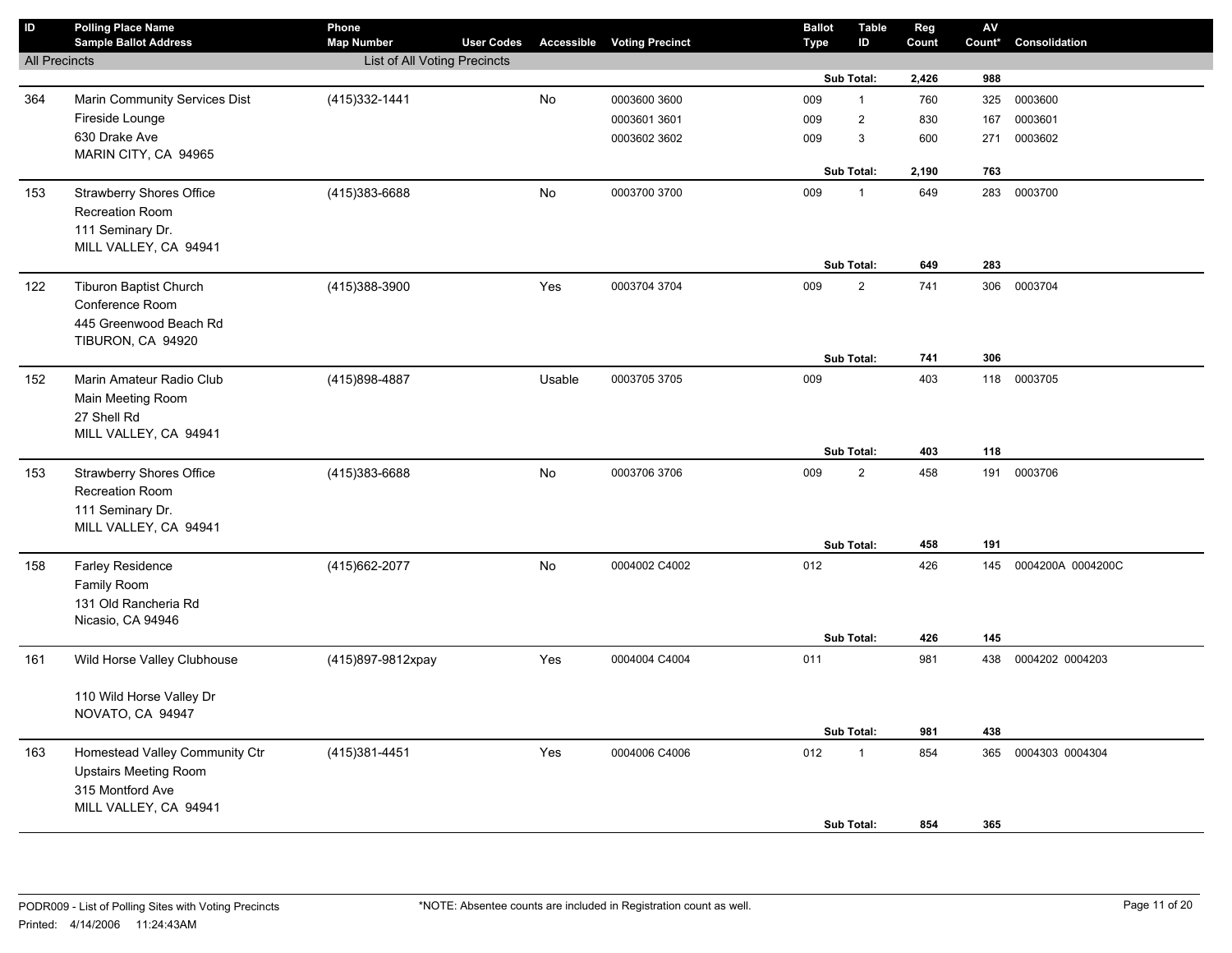| ID                          | <b>Polling Place Name</b><br><b>Sample Ballot Address</b>                                      | Phone                                         |                   |        |                                   | <b>Ballot</b> | <b>Table</b>                 | Reg        | $\mathsf{A}\mathsf{V}$ |                            |
|-----------------------------|------------------------------------------------------------------------------------------------|-----------------------------------------------|-------------------|--------|-----------------------------------|---------------|------------------------------|------------|------------------------|----------------------------|
|                             |                                                                                                | <b>Map Number</b>                             | <b>User Codes</b> |        | <b>Accessible Voting Precinct</b> | <b>Type</b>   | ID                           | Count      | Count*                 | Consolidation              |
| <b>All Precincts</b><br>172 | Woodacre Improvement Club<br>Large Room<br>1 Garden Way<br>WOODACRE, CA 94973                  | List of All Voting Precincts<br>(415)488-0708 |                   | Yes    | 0004007 C4007                     | 012           | $\mathbf 1$                  | 608        | 229                    | 0004402A 0004402B 0004402C |
|                             |                                                                                                |                                               |                   |        |                                   |               | Sub Total:                   | 608        | 229                    |                            |
| 287                         | Corte Madera Recreation Center                                                                 | (415) 927-5072                                |                   | Usable | 0004009 C4009                     | 012           | $\mathbf{1}$                 | 795        | 285                    | 0004700 0004706            |
|                             | Main Hall<br>Tamalpais Dr                                                                      |                                               |                   |        | 0004010 C4010                     | 012           | $\overline{2}$               | 889        | 382                    | 0004701 0004702            |
|                             | Corte Madera, CA 94925-1561                                                                    |                                               |                   |        | 0004011 C4011                     | 012           | 3                            | 852        | 399                    | 0004704 0004705            |
|                             |                                                                                                |                                               |                   |        |                                   |               | <b>Sub Total:</b>            | 2,536      | 1,066                  |                            |
| 285                         | Pt. Reyes Fire Station<br><b>Community Meeting Room</b><br>4th & B St<br>Point Reyes, CA 94956 | (415)446-4464                                 |                   | Yes    | 0004100 4100                      | 011           | $\overline{1}$<br>Sub Total: | 772<br>772 | 288<br>288             | 0004100                    |
|                             | <b>Tomales Regional History Center</b>                                                         | (707) 878-9443                                |                   | Yes    | 0004101 4101                      | 011           |                              | 610        | 308                    | 0004101                    |
| 407                         | Downstairs Meeting Room<br>26701 State Route 1<br>Tomales, CA 94971-0262                       |                                               |                   |        |                                   |               | Sub Total:                   | 610        | 308                    |                            |
| 285                         | Pt. Reyes Fire Station                                                                         | (415)446-4464                                 |                   | Yes    | 0004102 4102                      | 011           | $\overline{2}$               | 496        | 200                    | 0004102                    |
|                             | <b>Community Meeting Room</b><br>4th & B St<br>Point Reyes, CA 94956                           |                                               |                   |        |                                   |               |                              |            |                        |                            |
|                             |                                                                                                |                                               |                   |        |                                   |               | Sub Total:                   | 496        | 200                    |                            |
| 307                         | Inverness Fire House<br>Conference Room<br>50 Inverness Way<br>INVERNESS, CA 94937             | (415) 669-1414                                |                   | No     | 0004103 4103                      | 011           | <b>Sub Total:</b>            | 634<br>634 | 238<br>238             | 0004103                    |
| 163                         | Homestead Valley Community Ctr                                                                 | (415)381-4451                                 |                   | Yes    | 0004300 4300                      | 012           | $\overline{2}$               | 720        | 329                    | 0004300                    |
|                             | <b>Upstairs Meeting Room</b><br>315 Montford Ave<br>MILL VALLEY, CA 94941                      |                                               |                   |        |                                   |               |                              |            |                        |                            |
|                             |                                                                                                |                                               |                   |        |                                   |               | Sub Total:                   | 720        | 329                    |                            |
| 164                         | Muir Beach Community Center<br>Main Meeting Room<br>19 Seacape Dr<br>Sausalito, CA 94965       | (415)383-9969xPAY                             |                   | Yes    | 0004301 4301                      | 012           |                              | 308        |                        | 101 0004301                |
|                             |                                                                                                |                                               |                   |        |                                   |               | Sub Total:                   | 308        | 101                    |                            |
| 141                         | So Marin Fire Station #4<br>Engine Room<br>309 Poplar St<br>MILL VALLEY, CA 94941              | (415)380-1101                                 |                   | Usable | 0004302 4302                      | 012           |                              | 589        |                        | 225 0004302                |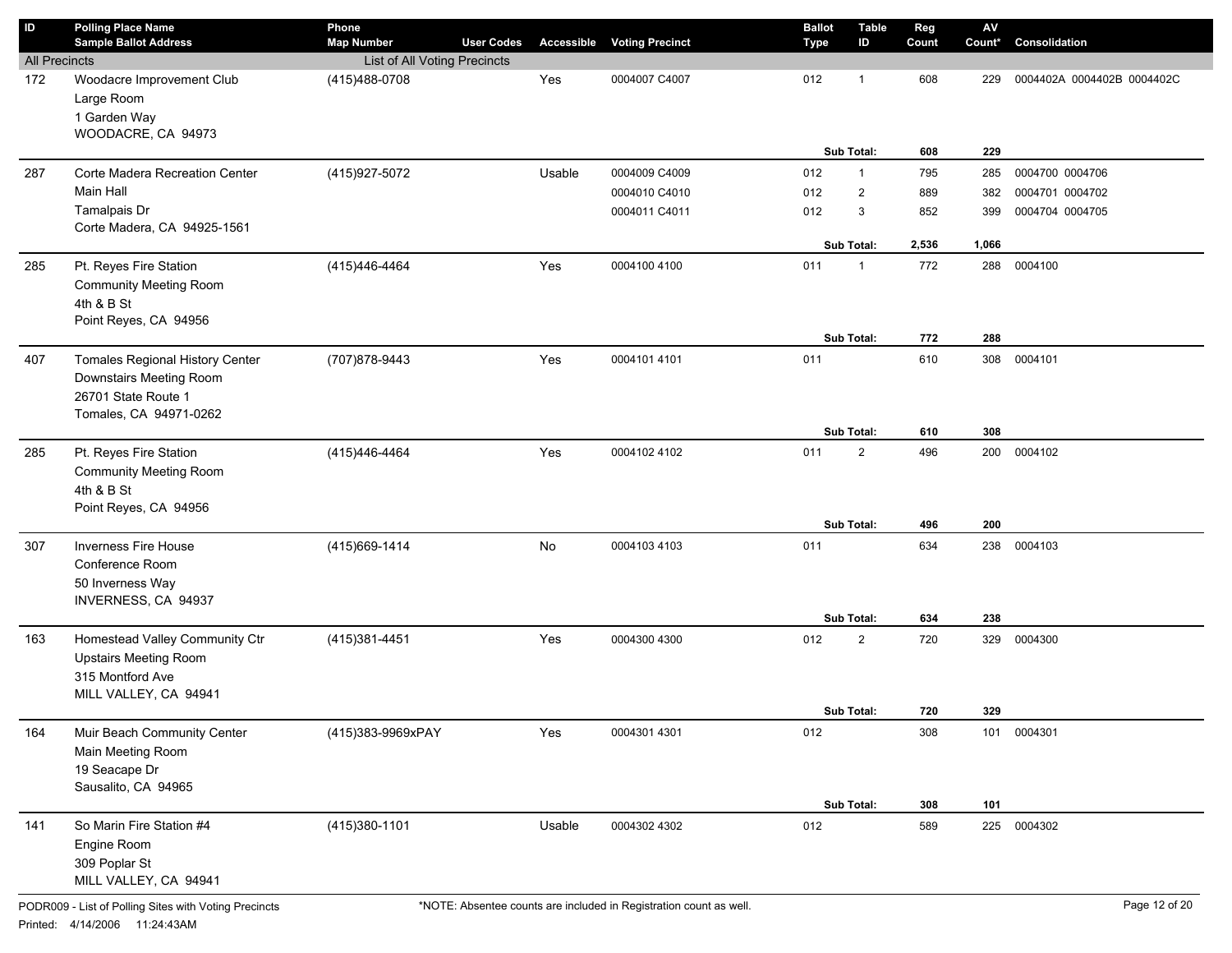| ID                   | <b>Polling Place Name</b><br><b>Sample Ballot Address</b>                                  | Phone<br><b>Map Number</b>   | <b>User Codes</b> |        | <b>Accessible Voting Precinct</b> | <b>Ballot</b><br>Type | <b>Table</b><br>ID           | Reg<br>Count | ${\sf AV}$<br>Count* | Consolidation |
|----------------------|--------------------------------------------------------------------------------------------|------------------------------|-------------------|--------|-----------------------------------|-----------------------|------------------------------|--------------|----------------------|---------------|
| <b>All Precincts</b> |                                                                                            | List of All Voting Precincts |                   |        |                                   |                       |                              |              |                      |               |
|                      |                                                                                            |                              |                   |        |                                   |                       | Sub Total:                   | 589          | 225                  |               |
| 168                  | Stinson Beach Community Center<br>Board Room<br>30 Belvedere                               | (415)868-1444                |                   | Yes    | 0004305 4305                      | 012                   |                              | 505          | 206                  | 0004305       |
|                      | STINSON BEACH, CA 94970                                                                    |                              |                   |        |                                   |                       |                              |              |                      |               |
|                      |                                                                                            |                              |                   |        |                                   |                       | Sub Total:                   | 505          | 206                  |               |
| 169                  | <b>Bolinas Community Center</b>                                                            | (415)868-2128                |                   | Yes    | 0004306 4306                      | 012                   | $\mathbf{1}$                 | 611          | 219                  | 0004306       |
|                      | Main Hall<br>Wharf Rd                                                                      |                              |                   |        | 0004307 4307                      | 012                   | $\overline{2}$               | 430          | 148                  | 0004307       |
|                      | Bolinas, CA 94924                                                                          |                              |                   |        |                                   |                       | Sub Total:                   | 1,041        | 367                  |               |
| 170                  | San Geronimo Valley Cultural Center                                                        | (415) 488-1299               |                   | Yes    | 0004400 4400                      | 012                   | $\mathbf{1}$                 | 744          | 238                  | 0004400       |
|                      | West Room                                                                                  |                              |                   |        | 0004401 4401                      | 012                   | $\overline{2}$               | 752          | 271                  | 0004401       |
|                      | Sir Francis Drake Blvd<br>San Geronimo, CA 94963                                           |                              |                   |        |                                   |                       |                              |              |                      |               |
|                      |                                                                                            |                              |                   |        |                                   |                       | Sub Total:                   | 1,496        | 509                  |               |
| 172                  | Woodacre Improvement Club<br>Large Room<br>1 Garden Way<br>WOODACRE, CA 94973              | (415)488-0708                |                   | Yes    | 0004403 4403                      | 012                   | $\overline{2}$               | 538          | 181                  | 0004403       |
|                      |                                                                                            |                              |                   |        |                                   |                       | Sub Total:                   | 538          | 181                  |               |
| 175                  | <b>Pleasant Valley School</b><br>Science Room<br>755 Sutro Ave<br>NOVATO, CA 94947         | (415)897-5104                |                   | Usable | 0004501 4501                      | 011                   |                              | 981          |                      | 425 0004501   |
|                      |                                                                                            |                              |                   |        |                                   |                       | Sub Total:                   | 981          | 425                  |               |
| 176                  | Sinaloa School<br>Library<br>2045 Vineyard Rd<br>Novato, CA 94947-3810                     | (415) 897-2111               |                   | Yes    | 0004502 4502                      | 011                   |                              | 900          | 416                  | 0004502       |
|                      |                                                                                            |                              |                   |        |                                   |                       | Sub Total:                   | 900          | 416                  |               |
| 210                  | Presbyterian Church Of Novato<br><b>Trevitt Hall</b><br>710 Wilson Ave<br>NOVATO, CA 94947 | (415) 897-6152               |                   | Yes    | 0004503 4503                      | 011                   | $\mathbf{1}$                 | 672          | 287                  | 0004503       |
|                      |                                                                                            |                              |                   |        |                                   |                       | Sub Total:                   | 672          | 287                  |               |
| 181                  | <b>Pickleweed Community Center</b>                                                         | (415) 485-3077               |                   | Usable | 0004600 4600                      | 011                   | $\mathbf{1}$                 | 760          | 230                  | 0004600       |
|                      | Portable A<br>50 Canal St<br>SAN RAFAEL, CA 94901                                          |                              |                   |        | 0004601 4601                      | 011                   | $\overline{2}$<br>Sub Total: | 931<br>1,691 | 418<br>648           | 0004601       |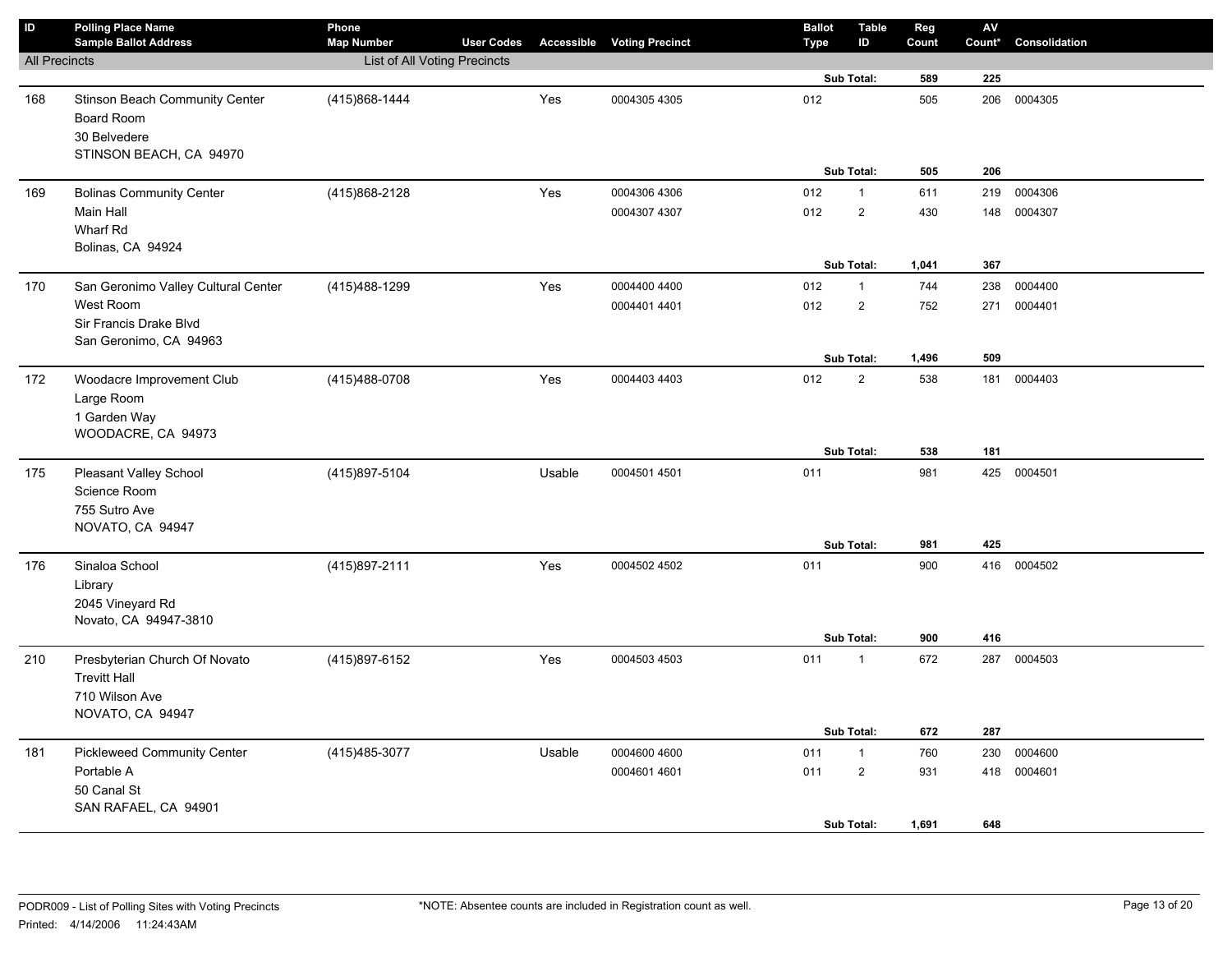| ID                   | <b>Polling Place Name</b><br><b>Sample Ballot Address</b>                                            | Phone<br><b>Map Number</b>   | <b>User Codes</b> | Accessible | <b>Voting Precinct</b> | Type | <b>Ballot</b> | <b>Table</b><br>ID | Reg<br>Count | ${\sf AV}$<br>Count* | Consolidation   |
|----------------------|------------------------------------------------------------------------------------------------------|------------------------------|-------------------|------------|------------------------|------|---------------|--------------------|--------------|----------------------|-----------------|
| <b>All Precincts</b> |                                                                                                      | List of All Voting Precincts |                   |            |                        |      |               |                    |              |                      |                 |
| 287                  | Corte Madera Recreation Center<br>Main Hall<br>Tamalpais Dr<br>Corte Madera, CA 94925-1561           | (415) 927-5072               |                   | Usable     | 0004703 4703           | 012  |               | 4<br>Sub Total:    | 631<br>631   | 232<br>232           | 0004703         |
|                      |                                                                                                      |                              |                   |            |                        |      |               |                    |              |                      |                 |
| 402                  | Aegis Of Corte Madera                                                                                | (415)927-4200x0              |                   | Yes        | 0004707 4707           | 012  |               | $\mathbf{1}$       | 933          | 463                  | 0004707         |
|                      | <b>Activity Room</b><br>5555 Paradise Dr                                                             |                              |                   |            | 0004708 4708           | 012  |               | $\overline{2}$     | 677          | 277                  | 0004708         |
|                      | Corte Madera, CA 94925-1800                                                                          |                              |                   |            | 0004709 4709           | 012  |               | 3                  | 959          | 372                  | 0004709         |
|                      |                                                                                                      |                              |                   |            |                        |      |               | Sub Total:         | 2,569        | 1,112                |                 |
| 193                  | Larkspur Recreation Department<br>Larkspur Community Room<br>240 Doherty Drive<br>Larkspur, CA 94939 | (415)927-6980x2255           |                   | Yes        | 0004800 4800           | 012  |               | $\overline{2}$     | 509          | 271                  | 0004800         |
|                      |                                                                                                      |                              |                   |            |                        |      |               | Sub Total:         | 509          | 271                  |                 |
| 199                  | Larkspur Courts Condominiums<br>Clubhouse<br>100 Old Quarry Road<br>Larkspur, CA 94939-2201          | (415)461-7004                |                   | Usable     | 0004806 4806           | 015  |               | Sub Total:         | 410<br>410   | 104<br>104           | 0004806         |
| 348                  | Novato Public Library                                                                                | (415)897-5216                |                   | Yes        | 0005001 C5001          | 016  |               |                    | 934          | 376                  | 0005200 0005210 |
|                      | Community Room<br>1720 Novato Blvd<br>Novato, CA 94947-3049                                          |                              |                   |            |                        |      |               |                    |              |                      |                 |
|                      |                                                                                                      |                              |                   |            |                        |      |               | Sub Total:         | 934          | 376                  |                 |
| 201                  | <b>Bahia Clubhouse</b><br>3008 Topaz Drive<br>Novato, CA 94945-1547                                  |                              |                   | Yes        | 0005101 5101           | 016  |               | Sub Total:         | 675<br>675   | 289<br>289           | 0005101         |
| 205                  | Novato School District Offices<br>Conference Room 107<br>1015 Seventh St<br>Novato, CA 94945-2228    | (415)897-4201x255            |                   | No         | 0005102 5102           | 016  |               | $\overline{2}$     | 719          | 261                  | 0005102         |
|                      |                                                                                                      |                              |                   |            |                        |      |               | Sub Total:         | 719          | 261                  |                 |
| 203                  | Olive School<br>Multi-purpose Room<br>629 Plum St-park Lot Off Olive<br>NOVATO, CA 94945             | (415)897-2131                |                   | Usable     | 0005103 5103           | 016  |               | Sub Total:         | 995<br>995   | 510                  | 510 0005103     |
| 205                  | Novato School District Offices<br>Conference Room 107<br>1015 Seventh St                             | (415)897-4201x255            |                   | No         | 0005201 5201           | 016  |               | $\mathbf{1}$       | 898          | 332                  | 0005201         |
|                      | Novato, CA 94945-2228                                                                                |                              |                   |            |                        |      |               |                    |              |                      |                 |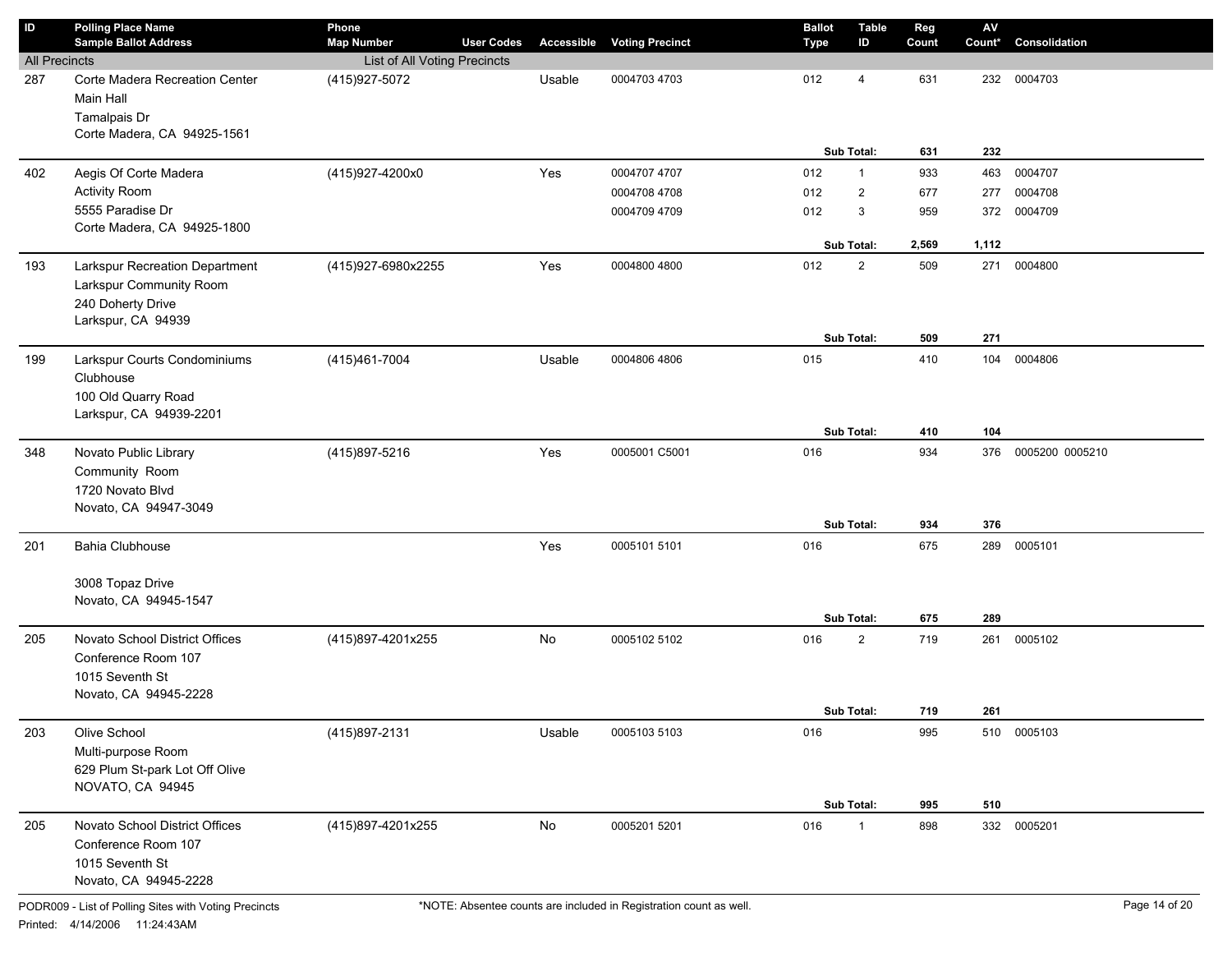| $\sf ID$             | <b>Polling Place Name</b><br><b>Sample Ballot Address</b>                           | Phone<br><b>Map Number</b>   | <b>User Codes</b> | Accessible | <b>Voting Precinct</b> | <b>Ballot</b><br>Type | <b>Table</b><br>ID | Reg<br>Count | ${\sf AV}$<br>Count* | Consolidation |
|----------------------|-------------------------------------------------------------------------------------|------------------------------|-------------------|------------|------------------------|-----------------------|--------------------|--------------|----------------------|---------------|
| <b>All Precincts</b> |                                                                                     | List of All Voting Precincts |                   |            |                        |                       |                    |              |                      |               |
|                      |                                                                                     |                              |                   |            |                        |                       | Sub Total:         | 898          | 332                  |               |
| 206                  | <b>Tamalpais Creek Retirement Home</b><br><b>Activity Room</b><br>853 Tamalpais Ave | (415)892-0944                |                   | Yes        | 0005202 5202           | 016                   |                    | 526          | 215                  | 0005202       |
|                      | NOVATO, CA 94947                                                                    |                              |                   |            |                        |                       |                    |              |                      |               |
|                      |                                                                                     |                              |                   |            |                        |                       | Sub Total:         | 526          | 215                  |               |
| 370                  | <b>Hill Community Room</b>                                                          |                              |                   | Yes        | 0005203 5203           | 016                   | $\mathbf{1}$       | 761          | 307                  | 0005203       |
|                      | Behind Margaret Todd Sr Center                                                      |                              |                   |            | 0005204 5204           | 016                   | $\overline{2}$     | 662          | 306                  | 0005204       |
|                      | 1560 Hill Road                                                                      |                              |                   |            |                        |                       |                    |              |                      |               |
|                      | Novato, CA 94947-4002                                                               |                              |                   |            |                        |                       |                    |              |                      |               |
|                      |                                                                                     |                              |                   |            |                        |                       | Sub Total:         | 1,423        | 613                  |               |
| 209                  | Lu Sutton School                                                                    | (415)897-3196                |                   | Usable     | 0005205 5205           | 016                   |                    | 926          | 413                  | 0005205       |
|                      | Multi-purpose Room                                                                  |                              |                   |            |                        |                       |                    |              |                      |               |
|                      | 1800 Center Rd                                                                      |                              |                   |            |                        |                       |                    |              |                      |               |
|                      | NOVATO, CA 94947                                                                    |                              |                   |            |                        |                       |                    |              |                      |               |
|                      |                                                                                     |                              |                   |            |                        |                       | Sub Total:         | 926          | 413                  |               |
| 340                  | Novato Human Needs Center                                                           | (415)897-4147x22             |                   | No         | 0005206 5206           | 016                   | $\mathbf{1}$       | 707          | 261                  | 0005206       |
|                      | <b>Community Room</b>                                                               |                              |                   |            | 0005207 5207           | 016                   | $\overline{2}$     | 884          |                      | 413 0005207   |
|                      | 1907 Novato Blvd                                                                    |                              |                   |            |                        |                       |                    |              |                      |               |
|                      | NOVATO, CA 94947                                                                    |                              |                   |            |                        |                       | Sub Total:         | 1,591        | 674                  |               |
| 211                  | All Saints Lutheran Church                                                          | (415)892-1669                |                   | Yes        | 0005208 5208           | 016                   |                    | 924          |                      | 417 0005208   |
|                      | Fireside Room                                                                       |                              |                   |            |                        |                       |                    |              |                      |               |
|                      | 2 San Marin Dr                                                                      |                              |                   |            |                        |                       |                    |              |                      |               |
|                      | Novato, CA 94945-1118                                                               |                              |                   |            |                        |                       |                    |              |                      |               |
|                      |                                                                                     |                              |                   |            |                        |                       | Sub Total:         | 924          | 417                  |               |
| 212                  | Seventh Day Adventist Church                                                        | (415)897-2600                |                   | Yes        | 0005209 5209           | 016                   |                    | 889          | 387                  | 0005209       |
|                      | Multi-purpose Room                                                                  |                              |                   |            |                        |                       |                    |              |                      |               |
|                      | 495 San Marin Dr                                                                    |                              |                   |            |                        |                       |                    |              |                      |               |
|                      | Novato, CA 94945-1335                                                               |                              |                   |            |                        |                       |                    |              |                      |               |
|                      |                                                                                     |                              |                   |            |                        |                       | Sub Total:         | 889          | 387                  |               |
| 374                  | United Methodist Church                                                             | (415)892-9896                |                   | Yes        | 0005211 5211           | 016                   | $\mathbf{1}$       | 755          |                      | 274 0005211   |
|                      | Social Hall                                                                         |                              |                   |            |                        |                       |                    |              |                      |               |
|                      | 1473 South Novato Blvd                                                              |                              |                   |            |                        |                       |                    |              |                      |               |
|                      | NOVATO, CA 94947                                                                    |                              |                   |            |                        |                       |                    |              |                      |               |
|                      |                                                                                     |                              |                   |            |                        |                       | Sub Total:         | 755          | 274                  |               |
| 230                  | Marin Valley Mobile Country Club                                                    | (415) 883-5911               |                   | No         | 0005212 5212           | 016                   |                    | 457          | 231                  | 0005212       |
|                      | Main Hall                                                                           |                              |                   |            |                        |                       |                    |              |                      |               |
|                      | 100 Marin Valley Dr<br>NOVATO, CA 94949                                             |                              |                   |            |                        |                       |                    |              |                      |               |
|                      |                                                                                     |                              |                   |            |                        |                       | Sub Total:         | 457          | 231                  |               |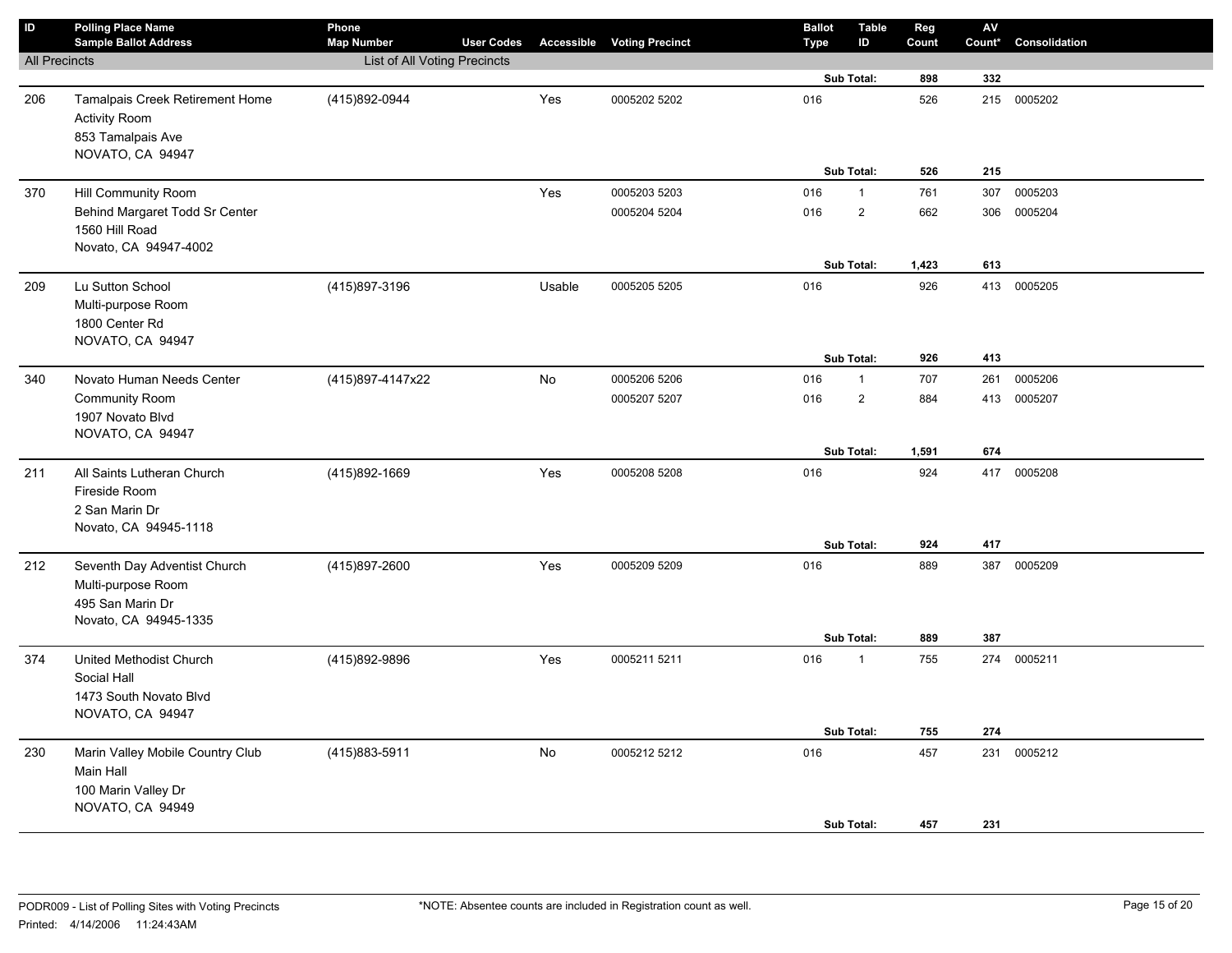| $\mathbf{ID}$        | <b>Polling Place Name</b><br><b>Sample Ballot Address</b>                                             | Phone<br><b>Map Number</b>   | <b>User Codes</b> | Accessible | <b>Voting Precinct</b>       | <b>Ballot</b><br><b>Type</b> | <b>Table</b><br>ID                           | Reg<br>Count        | $\mathbf{A}\mathbf{V}$<br>Count* | Consolidation      |
|----------------------|-------------------------------------------------------------------------------------------------------|------------------------------|-------------------|------------|------------------------------|------------------------------|----------------------------------------------|---------------------|----------------------------------|--------------------|
| <b>All Precincts</b> |                                                                                                       | List of All Voting Precincts |                   |            |                              |                              |                                              |                     |                                  |                    |
| 399                  | Lynwood School<br>Multi-purpose Room<br>1320 Lynwood Dr<br>Novato, CA 94947-4629                      |                              |                   | Yes        | 0005213 5213                 | 016                          | $\overline{1}$<br>Sub Total:                 | 820<br>820          | 335<br>335                       | 0005213            |
| 374                  | United Methodist Church<br>Social Hall<br>1473 South Novato Blvd<br>NOVATO, CA 94947                  | (415)892-9896                |                   | Yes        | 0005214 5214                 | 016                          | $\overline{2}$<br>Sub Total:                 | 926<br>926          | 446<br>446                       | 0005214            |
| 218                  | Ignacio Hills Apartments<br>Clubhouse<br>431 Ignacio Blvd<br>NOVATO, CA 94949                         | (415)883-7801                |                   | Usable     | 0005215 5215                 | 016                          | $\mathbf 1$<br>Sub Total:                    | 971<br>971          | 377<br>377                       | 0005215            |
| 234                  | Novato Fire Protection District<br>Second Floor Meeting Room<br>7025 Redwood Blvd<br>NOVATO, CA 94949 | (415)897-9718xPAY            |                   | Yes        | 0005216 5216                 | 016                          | Sub Total:                                   | 603<br>603          | 228<br>228                       | 0005216            |
| 399                  | Lynwood School<br>Multi-purpose Room<br>1320 Lynwood Dr<br>Novato, CA 94947-4629                      |                              |                   | Yes        | 0005217 5217                 | 016                          | $\overline{2}$<br>Sub Total:                 | 923<br>923          | 435<br>435                       | 0005217            |
| 374                  | United Methodist Church<br>Social Hall<br>1473 South Novato Blvd<br>NOVATO, CA 94947                  | (415)892-9896                |                   | Yes        | 0005218 5218                 | 016                          | $\mathbf{3}$<br>Sub Total:                   | 972<br>972          | 428<br>428                       | 0005218            |
| 406                  | San Jose Middle School<br>Room M3<br>1000 Sunset Pkwy<br>Novato, CA 94949                             | (415)883-7831                |                   | Yes        | 0005219 5219<br>0005220 5220 | 016<br>016                   | $\mathbf{1}$<br>$\overline{2}$<br>Sub Total: | 627<br>984<br>1,611 | 322<br>425<br>747                | 0005219<br>0005220 |
| 373                  | Novato Oaks Inn<br>Lobby Area<br>215 Alameda Del Prado<br>Novato, CA 94949-6657                       | (415)883-9920xPAY            |                   | No         | 0005221 5221                 | 016                          | Sub Total:                                   | 908<br>908          | 418                              | 418 0005221        |
| 237                  | No Marin Water District Ofc<br>Front Lobby<br>Redwood Hwy & Rush Creek Pl<br>Novato, CA 94945-2426    | (415) 897-4133               |                   | Yes        | 0005222 5222                 | 016                          |                                              | 961                 | 431                              | 0005222            |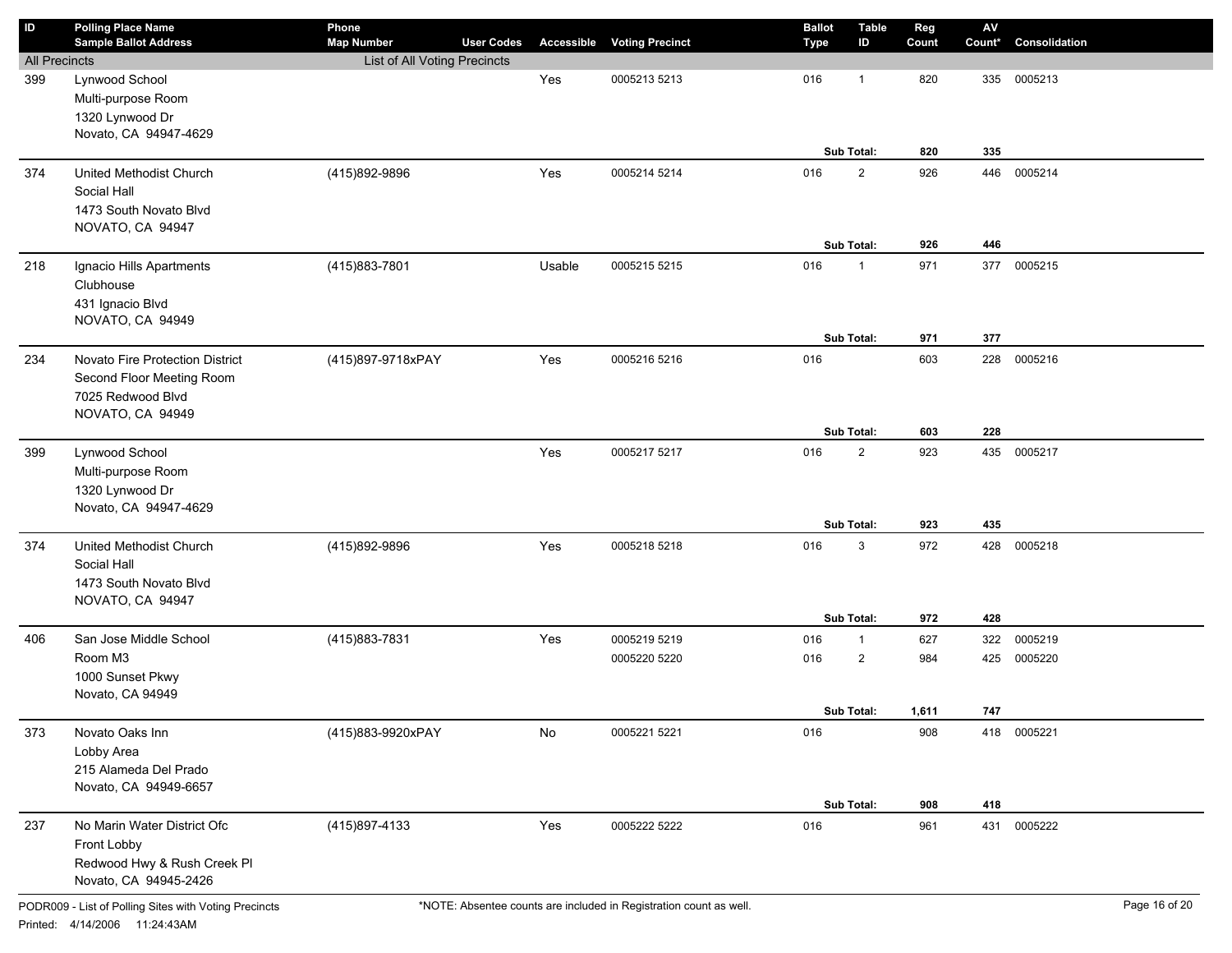| $\sf ID$             | <b>Polling Place Name</b><br><b>Sample Ballot Address</b> | Phone<br><b>Map Number</b>   | <b>User Codes</b> | <b>Accessible</b> | <b>Voting Precinct</b> | <b>Ballot</b><br><b>Type</b> | <b>Table</b><br>ID | Reg<br>Count | ${\sf AV}$<br>Count* | Consolidation |
|----------------------|-----------------------------------------------------------|------------------------------|-------------------|-------------------|------------------------|------------------------------|--------------------|--------------|----------------------|---------------|
| <b>All Precincts</b> |                                                           | List of All Voting Precincts |                   |                   |                        |                              |                    |              |                      |               |
|                      |                                                           |                              |                   |                   |                        |                              | Sub Total:         | 961          | 431                  |               |
| 232                  | Novato Fire Station #3                                    | (415)897-9863xPAY            |                   | Yes               | 0005223 5223           | 016                          | $\mathbf{1}$       | 895          | 362                  | 0005223       |
|                      | Engine Room                                               |                              |                   |                   | 0005224 5224           | 016                          | $\mathbf 2$        | 834          | 374                  | 0005224       |
|                      | 65 San Ramon Way                                          |                              |                   |                   |                        |                              |                    |              |                      |               |
|                      | Novato, CA 94945-1638                                     |                              |                   |                   |                        |                              |                    |              |                      |               |
|                      |                                                           |                              |                   |                   |                        |                              | Sub Total:         | 1,729        | 736                  |               |
| 228                  | Munoz Residence                                           | (415) 883-5161               |                   | No                | 0005225 5225           | 016                          |                    | 651          | 356                  | 0005225       |
|                      | Garage                                                    |                              |                   |                   |                        |                              |                    |              |                      |               |
|                      | 575 Fairway Dr                                            |                              |                   |                   |                        |                              |                    |              |                      |               |
|                      | NOVATO, CA 94949                                          |                              |                   |                   |                        |                              |                    |              |                      |               |
|                      |                                                           |                              |                   |                   |                        |                              | Sub Total:         | 651          | 356                  |               |
| 229                  | Los Robles Mobile Home Park                               | (415) 883-6771               |                   | Yes               | 0005226 5226           | 016                          |                    | 762          | 288                  | 0005226       |
|                      | Ladies Card Room                                          |                              |                   |                   |                        |                              |                    |              |                      |               |
|                      | 100 Roblar Dr                                             |                              |                   |                   |                        |                              |                    |              |                      |               |
|                      | Novato, CA 94949-6133                                     |                              |                   |                   |                        |                              | Sub Total:         | 762          | 288                  |               |
| 401                  | Hamilton Arts Center                                      |                              |                   | Yes               | 0005227 5227           | 016                          | $\mathbf{1}$       | 800          | 362                  | 0005227       |
|                      | War Room 2nd Floor                                        |                              |                   |                   | 0005228 5228           |                              | $\overline{2}$     | 576          | 238                  | 0005228       |
|                      | 500 Palm Dr                                               |                              |                   |                   |                        | 016                          |                    |              |                      |               |
|                      | Novato, CA 94949-5004                                     |                              |                   |                   |                        |                              |                    |              |                      |               |
|                      |                                                           |                              |                   |                   |                        |                              | Sub Total:         | 1,376        | 600                  |               |
| 218                  | Ignacio Hills Apartments                                  | (415)883-7801                |                   | Usable            | 0005301 5301           | 016                          | $\overline{2}$     | 811          |                      | 402 0005301   |
|                      | Clubhouse                                                 |                              |                   |                   |                        |                              |                    |              |                      |               |
|                      | 431 Ignacio Blvd                                          |                              |                   |                   |                        |                              |                    |              |                      |               |
|                      | NOVATO, CA 94949                                          |                              |                   |                   |                        |                              |                    |              |                      |               |
|                      |                                                           |                              |                   |                   |                        |                              | Sub Total:         | 811          | 402                  |               |
| 349                  | <b>Bel Marin Community Center</b>                         | (415) 883-4222               |                   | Yes               | 0005302 5302           | 016                          | $\mathbf{1}$       | 558          | 217                  | 0005302       |
|                      | Large Room                                                |                              |                   |                   |                        |                              |                    |              |                      |               |
|                      | 4 Montego Key                                             |                              |                   |                   |                        |                              |                    |              |                      |               |
|                      | Novato, CA 94949-5301                                     |                              |                   |                   |                        |                              |                    |              |                      |               |
|                      |                                                           |                              |                   |                   |                        |                              | Sub Total:         | 558          | 217                  |               |
| 350                  | Novato Fire Station                                       | (415)897-9718xpay            |                   | Usable            | 0005303 5303           | 016                          | $\mathbf{1}$       | 820          | 331                  | 0005303       |
|                      | <b>Drill Tower Classroom</b>                              |                              |                   |                   | 0005304 5304           | 016                          | $\mathbf 2$        | 527          | 244                  | 0005304       |
|                      | 450 Atherton Ave-corner Olive                             |                              |                   |                   |                        |                              |                    |              |                      |               |
|                      | Novato, CA 94945-3461                                     |                              |                   |                   |                        |                              |                    |              |                      |               |
|                      |                                                           |                              |                   |                   |                        |                              | Sub Total:         | 1,347        | 575                  |               |
| 349                  | <b>Bel Marin Community Center</b>                         | (415) 883-4222               |                   | Yes               | 0005305 5305           | 016                          | $\mathbf 2$        | 528          | 177                  | 0005305       |
|                      | Large Room                                                |                              |                   |                   |                        |                              |                    |              |                      |               |
|                      | 4 Montego Key                                             |                              |                   |                   |                        |                              |                    |              |                      |               |
|                      | Novato, CA 94949-5301                                     |                              |                   |                   |                        |                              |                    |              |                      |               |
|                      |                                                           |                              |                   |                   |                        |                              | Sub Total:         | 528          | 177                  |               |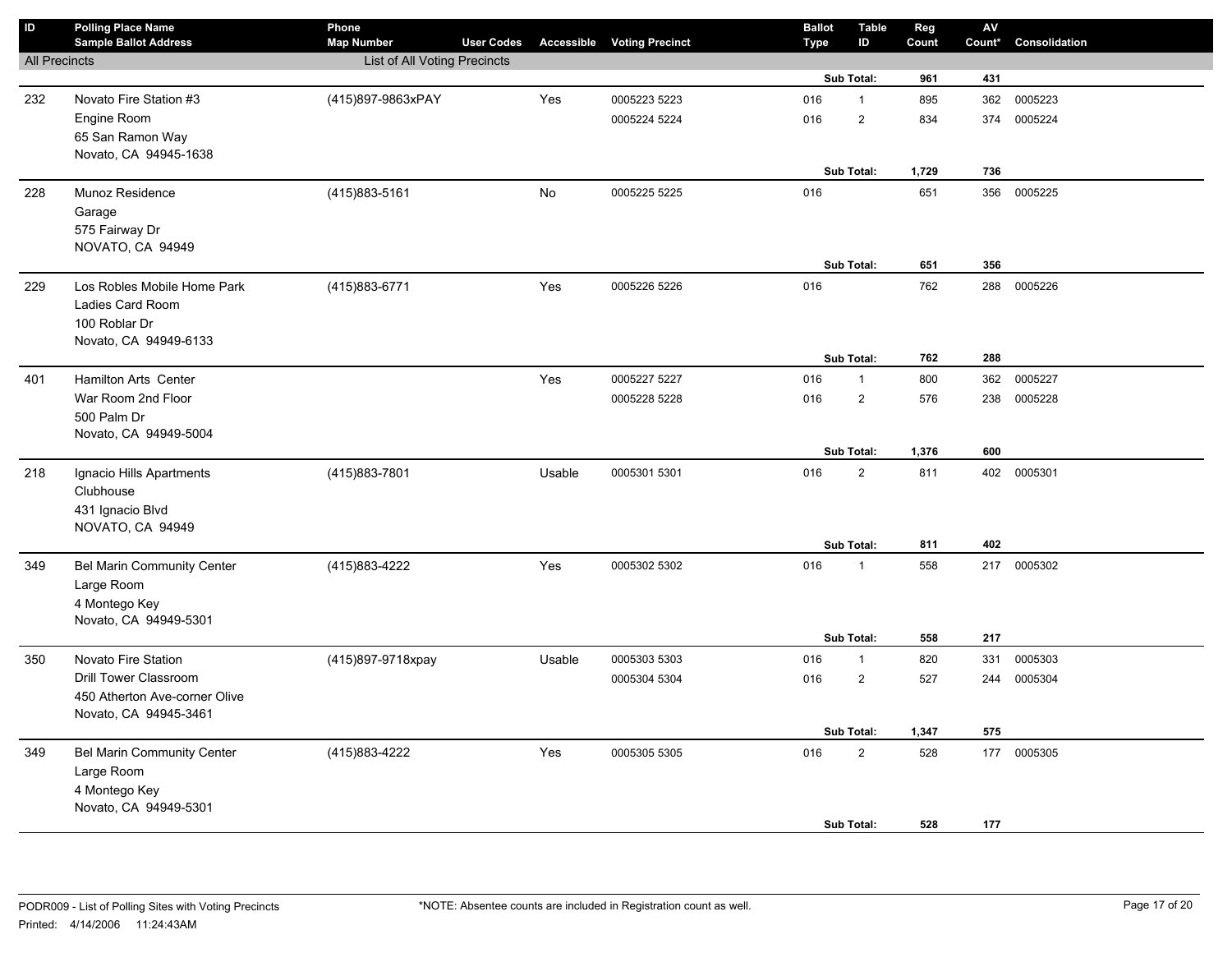| <b>IID</b>           | <b>Polling Place Name</b><br><b>Sample Ballot Address</b>                                  | Phone<br><b>Map Number</b>   |     | User Codes Accessible Voting Precinct | <b>Ballot</b><br>Type | Table<br>ID | Reg<br>Count | <b>AV</b>  | Count* Consolidation |
|----------------------|--------------------------------------------------------------------------------------------|------------------------------|-----|---------------------------------------|-----------------------|-------------|--------------|------------|----------------------|
| <b>All Precincts</b> |                                                                                            | List of All Voting Precincts |     |                                       |                       |             |              |            |                      |
| 210                  | Presbyterian Church Of Novato<br><b>Trevitt Hall</b><br>710 Wilson Ave<br>NOVATO, CA 94947 | (415)897-6152                | Yes | 0005330 5330                          | 016                   | Sub Total:  | 453<br>453   | 201<br>201 | 0005300              |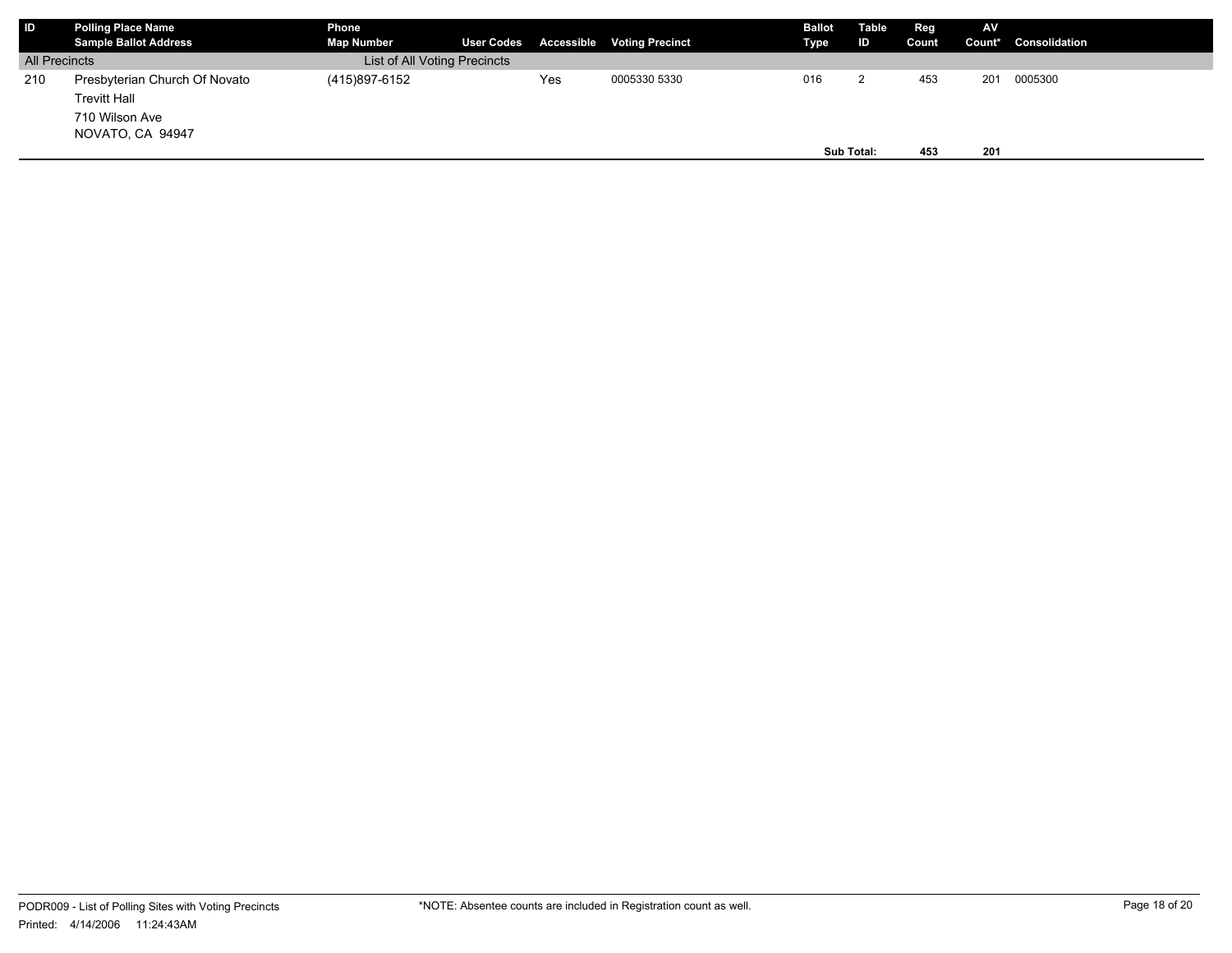| <b>ID</b> | <b>Polling Place Name</b><br><b>Sample Ballot Address</b> | Phone<br><b>Map Number</b> |  | User Codes Accessible Voting Precinct | <b>Ballot</b> Table<br>Type | <b>ID</b> | Reg<br>Count | <b>AV</b> | Count* Consolidation |
|-----------|-----------------------------------------------------------|----------------------------|--|---------------------------------------|-----------------------------|-----------|--------------|-----------|----------------------|
|           | Total Selected Poll Sites: 108                            |                            |  |                                       | <b>Grand Total:</b>         |           | 144.641      | 62.178    |                      |
|           | <b>Total Selected Voting Precincts: 188</b>               |                            |  |                                       |                             |           |              |           |                      |

**Total Unassigned Voting Precincts: 0**